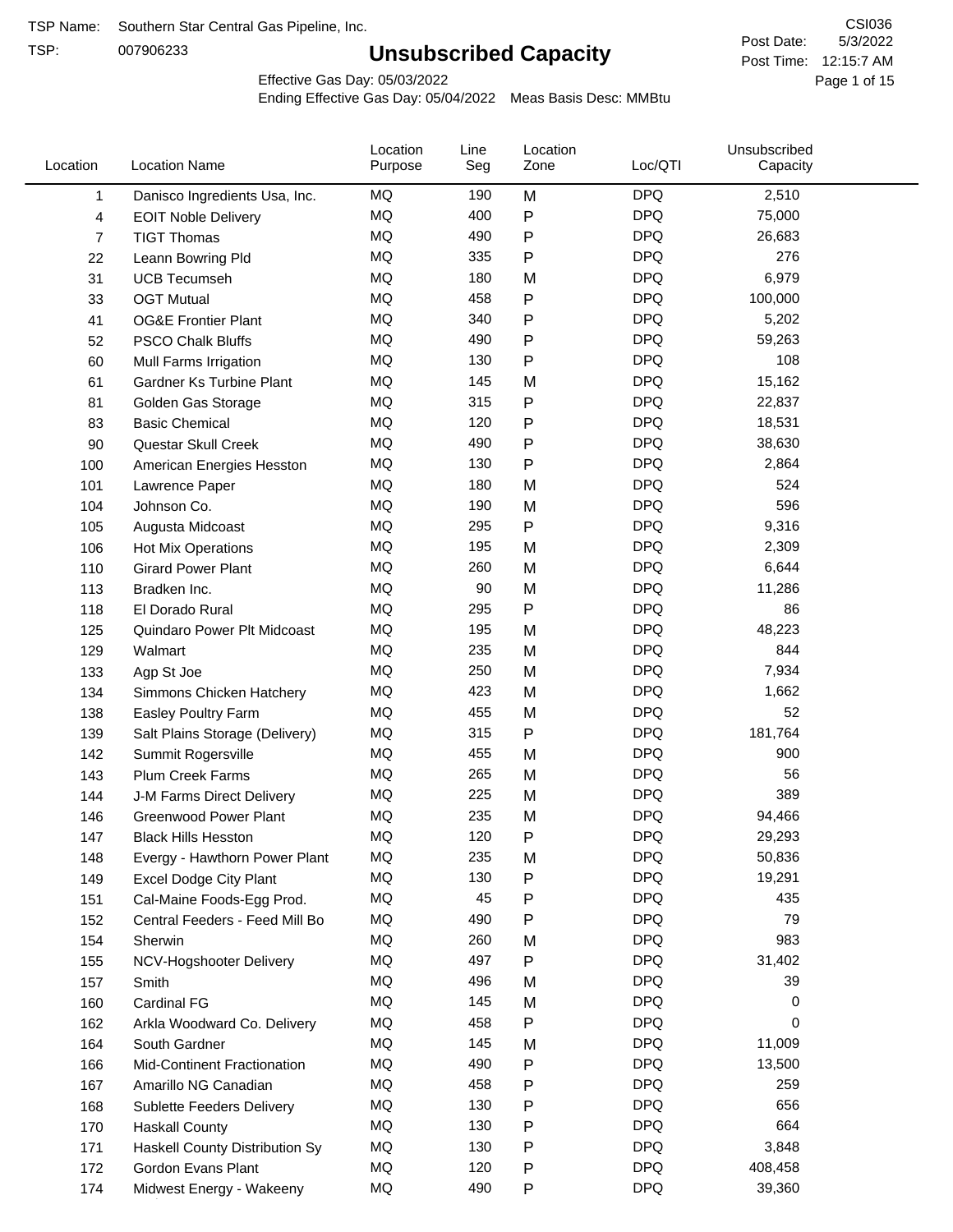TSP:

# **Unsubscribed Capacity**

5/3/2022 Page 2 of 15 Post Time: 12:15:7 AM CSI036 Post Date:

Effective Gas Day: 05/03/2022

| Location | <b>Location Name</b>                  | Location<br>Purpose | Line<br>Seg | Location<br>Zone | Loc/QTI    | Unsubscribed<br>Capacity |
|----------|---------------------------------------|---------------------|-------------|------------------|------------|--------------------------|
| 175      | <b>Industrial Park</b>                | <b>MQ</b>           | 455         | M                | <b>DPQ</b> | 18,613                   |
| 176      | Uc Flint Oaks Hunt Club               | MQ                  | 498         | M                | <b>DPQ</b> | 3                        |
| 178      | ONG-Enid                              | <b>MQ</b>           | 405         | ${\sf P}$        | <b>DPQ</b> | 6,050                    |
| 179      | <b>ONG-SW Oklahoma City</b>           | <b>MQ</b>           | 340         | ${\sf P}$        | <b>DPQ</b> | 33,833                   |
| 180      | <b>Superior Carney</b>                | <b>MQ</b>           | 390         | ${\sf P}$        | <b>DPQ</b> | 12,290                   |
| 181      | DCP NW Booster                        | <b>MQ</b>           | 390         | ${\sf P}$        | <b>DPQ</b> | 3,761                    |
| 183      | <b>DCP West Edmond</b>                | MQ                  | 400         | ${\sf P}$        | <b>DPQ</b> | 2,865                    |
| 184      | <b>Constellation NewEnergy -</b>      | MQ                  | 493         | M                | <b>DPQ</b> | 1,847                    |
| 185      | <b>Constellation NewEnergy -</b>      | MQ                  | 333         | ${\sf P}$        | <b>DPQ</b> | 3,502                    |
| 186      | Dennis Langley                        | <b>MQ</b>           | 190         | M                | <b>DPQ</b> | 239                      |
| 189      | Dogwood Energy Power Plant            | MQ                  | 235         | M                | <b>DPQ</b> | 118,246                  |
| 193      | <b>KGS Cessna Delivery</b>            | MQ                  | 120         | $\sf P$          | <b>DPQ</b> | 5,410                    |
| 195      | <b>Black Hills Lyons</b>              | MQ                  | 45          | ${\sf P}$        | <b>DPQ</b> | 4,300                    |
| 197      | High Plains Ranch, LLC                | <b>MQ</b>           | 130         | ${\sf P}$        | <b>DPQ</b> | 1,180                    |
| 198      | West Drumright                        | <b>MQ</b>           | 390         | ${\sf P}$        | <b>DPQ</b> | 3,216                    |
| 202      | Evergy - West Gardner                 | MQ                  | 145         | M                | <b>DPQ</b> | 96,401                   |
| 203      | <b>Black Hills- Southern Terminal</b> | MQ                  | 333         | ${\sf P}$        | <b>DPQ</b> | 65                       |
| 204      | Welch                                 | <b>MQ</b>           | 225         | M                | <b>DPQ</b> | 290                      |
| 206      | Arma-Girard-Pittsburg                 | <b>MQ</b>           | 260         | M                | <b>DPQ</b> | 29,402                   |
| 207      | Cher-Scam-W. Min-Carona-              | MQ                  | 260         | M                | <b>DPQ</b> | 546                      |
| 208      | <b>KGST Alden Interconnect</b>        | MQ                  | 490         | ${\sf P}$        | <b>DPQ</b> | 25,000                   |
| 501      | Arkansas City                         | MQ                  | 333         | M                | <b>DPQ</b> | 16,895                   |
| 510      | Clearwater                            | <b>MQ</b>           | 120         | P                | <b>DPQ</b> | 492                      |
| 512      | <b>Conway Springs</b>                 | <b>MQ</b>           | 120         | ${\sf P}$        | <b>DPQ</b> | 1,499                    |
| 525      | Harper                                | <b>MQ</b>           | 120         | P                | <b>DPQ</b> | 7,336                    |
| 530      | Kiowa                                 | <b>MQ</b>           | 315         | ${\sf P}$        | <b>DPQ</b> | 1,217                    |
| 540      | Oxford                                | <b>MQ</b>           | 333         | P                | <b>DPQ</b> | 6,335                    |
| 590      | Wellington                            | <b>MQ</b>           | 333         | ${\sf P}$        | <b>DPQ</b> | 14,713                   |
| 610      | <b>Ks Prd Domestics</b>               | MQ                  | 120         | ${\sf P}$        | <b>DPQ</b> | 82                       |
| 620      | Ok Prd Domestics                      | MQ                  | 400         | P                | <b>DPQ</b> | 45                       |
| 710      | <b>Ks Mkt Domestics</b>               | MQ                  | 90          | M                | <b>DPQ</b> | 961                      |
| 720      | Ok Mkt Domestics                      | MQ                  | 225         | M                | <b>DPQ</b> | 44                       |
| 730      | Mo Mkt Domestics                      | MQ                  | 455         | M                | <b>DPQ</b> | 8                        |
| 904      | Arnett                                | MQ                  | 458         | P                | <b>DPQ</b> | 1,069                    |
| 912      | Capron                                | MQ                  | 315         | ${\sf P}$        | <b>DPQ</b> | 110                      |
| 1103     | Olathe, KS                            | MQ                  | 190         | M                | <b>DPQ</b> | 92                       |
| 2008     | Barnsdall                             | MQ                  | 357         | ${\sf P}$        | <b>DPQ</b> | 839                      |
| 2009     | Bartlesville & Dewey                  | MQ                  | 357         | P                | <b>DPQ</b> | 47,112                   |
| 2016     | Delaware                              | $\sf{MQ}$           | 497         | P                | <b>DPQ</b> | 224                      |
| 2056     | Nowata                                | MQ                  | 497         | P                | <b>DPQ</b> | 7,113                    |
| 2064     | Pawhuska                              | MQ                  | 334         | P                | <b>DPQ</b> | 7,755                    |
| 2101     | Vinita                                | MQ                  | 225         | M                | <b>DPQ</b> | 7,655                    |
| 3504     | Alden                                 | MQ                  | 490         | ${\sf P}$        | <b>DPQ</b> | 185                      |
| 3508     | Barnard                               | MQ                  | 265         | M                | <b>DPQ</b> | 157                      |
| 3512     | Chase                                 | MQ                  | 45          | P                | <b>DPQ</b> | 340                      |
| 3520     | Ellsworth                             | MQ                  | 265         | M                | <b>DPQ</b> | 1,692                    |
| 3524     | Frederick                             | MQ                  | 265         | M                | <b>DPQ</b> | 60                       |
| 3528     | Geneseo                               | MQ                  | 265         | M                | <b>DPQ</b> | 712                      |
| 3544     | Kanopolis                             | MQ                  | 265         | M                | <b>DPQ</b> | 457                      |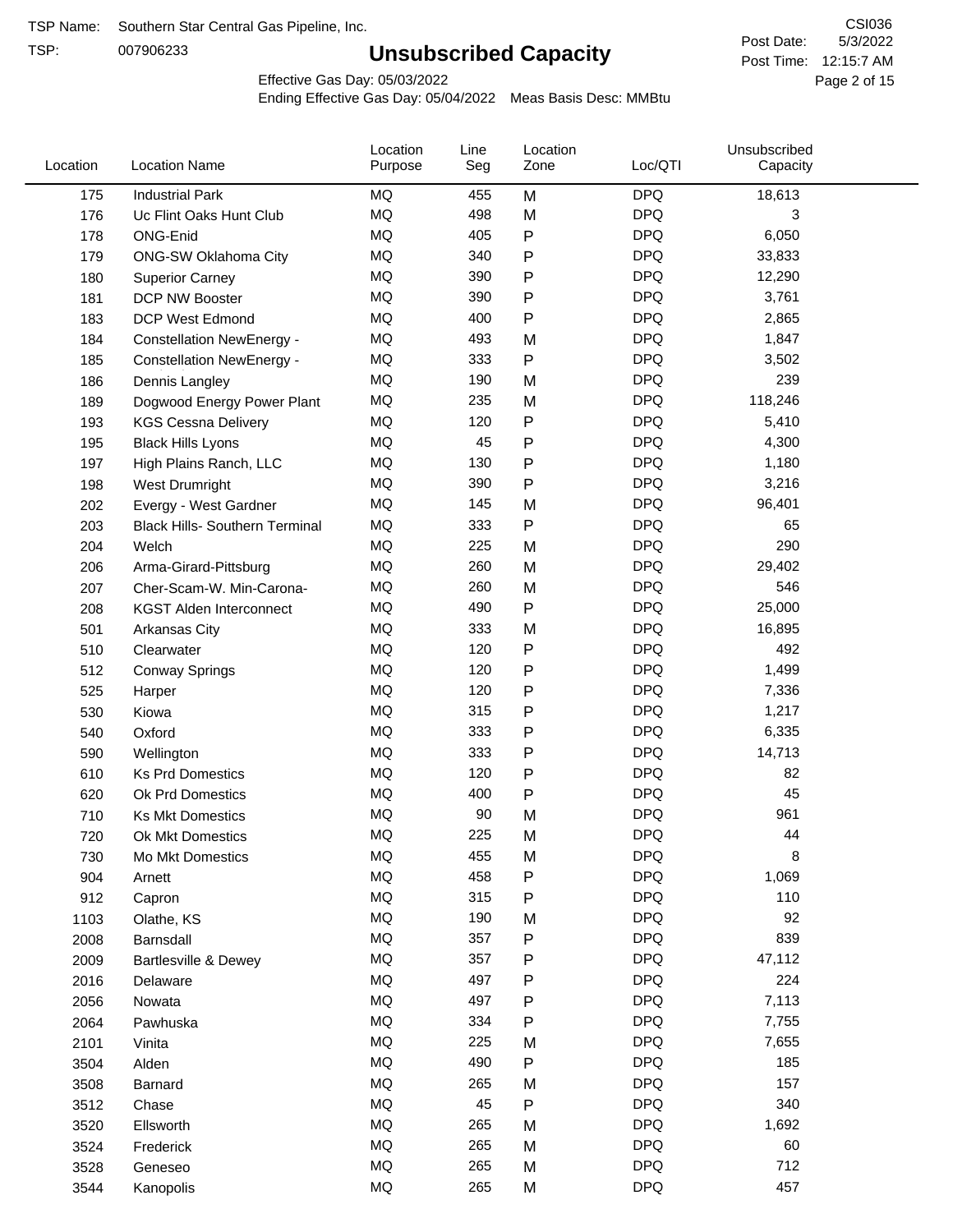TSP: 

# **Unsubscribed Capacity**

5/3/2022 Page 3 of 15 Post Time: 12:15:7 AM CSI036 Post Date:

Effective Gas Day: 05/03/2022

| Location | <b>Location Name</b>      | Location<br>Purpose | Line<br>Seg | Location<br>Zone | Loc/QTI    | Unsubscribed<br>Capacity |  |
|----------|---------------------------|---------------------|-------------|------------------|------------|--------------------------|--|
| 3548     | Lincoln                   | MQ                  | 265         | M                | <b>DPQ</b> | 4,528                    |  |
| 3551     | Lucas                     | MQ                  | 265         | M                | <b>DPQ</b> | 711                      |  |
| 3553     | Luray                     | MQ                  | 265         | M                | <b>DPQ</b> | 77                       |  |
| 3555     | Minneapolis               | MQ                  | 265         | M                | <b>DPQ</b> | 1,424                    |  |
| 3572     | Raymond                   | <b>MQ</b>           | 490         | $\mathsf{P}$     | <b>DPQ</b> | 75                       |  |
| 3576     | Sylvan Grove              | <b>MQ</b>           | 265         | M                | <b>DPQ</b> | 134                      |  |
| 3588     | Vesper                    | MQ                  | 265         | M                | <b>DPQ</b> | 42                       |  |
| 3608     | <b>Beloit</b>             | MQ                  | 265         | M                | <b>DPQ</b> | 12,605                   |  |
| 3610     | <b>Burr Oak</b>           | MQ                  | 265         | M                | <b>DPQ</b> | 168                      |  |
| 3612     | Cawker City               | <b>MQ</b>           | 265         | M                | <b>DPQ</b> | 625                      |  |
| 3616     | Downs                     | MQ                  | 265         | M                | <b>DPQ</b> | 382                      |  |
| 3620     | Esbon                     | MQ                  | 265         | M                | <b>DPQ</b> | 63                       |  |
| 3624     | Formosa                   | MQ                  | 265         | M                | <b>DPQ</b> | 120                      |  |
| 3628     | Glen Elder                | <b>MQ</b>           | 265         | M                | <b>DPQ</b> | 125                      |  |
| 3640     | Jewell                    | <b>MQ</b>           | 265         | M                | <b>DPQ</b> | 66                       |  |
| 3648     | Lebanon                   | <b>MQ</b>           | 265         | M                | <b>DPQ</b> | 178                      |  |
| 3652     | Mankato                   | MQ                  | 265         | M                | <b>DPQ</b> | 1,807                    |  |
| 3654     | Montrose                  | <b>MQ</b>           | 265         | M                | <b>DPQ</b> | 192                      |  |
| 3660     | Osborne                   | <b>MQ</b>           | 265         | M                | <b>DPQ</b> | 4,776                    |  |
| 3676     | Smith Center              | MQ                  | 265         | M                | <b>DPQ</b> | 1,401                    |  |
| 4812     | Carthage, Jasper, & Lamar | MQ                  | 450         | M                | <b>DPQ</b> | 5,570                    |  |
| 5002     | East Liberty Receipt      | M <sub>2</sub>      | 260         | M                | <b>RPQ</b> | 42,602                   |  |
| 6565     | Murray Gil Plant          | MQ                  | 120         | P                | <b>DPQ</b> | 166,038                  |  |
| 6704     | Atlanta                   | <b>MQ</b>           | 333         | M                | <b>DPQ</b> | 107                      |  |
| 6706     | Augusta & Leon            | <b>MQ</b>           | 295         | ${\sf P}$        | <b>DPQ</b> | 46,347                   |  |
| 6712     | Benton                    | MQ                  | 300         | M                | <b>DPQ</b> | 22                       |  |
| 6714     | <b>Burden</b>             | <b>MQ</b>           | 333         | M                | <b>DPQ</b> | 137                      |  |
| 6716     | Cambridge                 | MQ                  | 333         | M                | <b>DPQ</b> | 83                       |  |
| 6720     | Dexter                    | <b>MQ</b>           | 333         | M                | <b>DPQ</b> | 128                      |  |
| 6722     | Douglas                   | <b>MQ</b>           | 295         | ${\sf P}$        | <b>DPQ</b> | 4,069                    |  |
| 6724     | El Dorado                 | <b>MQ</b>           | 300         | M                | <b>DPQ</b> | 14,336                   |  |
| 6764     | Potwin                    | <b>MQ</b>           | 300         | M                | <b>DPQ</b> | 125                      |  |
| 6780     | Towanda                   | MQ                  | 300         | M                | <b>DPQ</b> | 6                        |  |
| 6828     | Grenola                   | $\sf{MQ}$           | 333         | M                | <b>DPQ</b> | 127                      |  |
| 6852     | Madison                   | <b>MQ</b>           | 140         | M                | <b>DPQ</b> | 379                      |  |
| 6860     | Olpe                      | MQ                  | 140         | M                | <b>DPQ</b> | 129                      |  |
| 7158     | <b>OFS Maysville</b>      | M <sub>2</sub>      | 385         | ${\sf P}$        | <b>RPQ</b> | 2,486                    |  |
| 9012     | Circleville               | MQ                  | 90          | M                | <b>DPQ</b> | 133                      |  |
| 9020     | Everest                   | MQ                  | 90          | M                | <b>DPQ</b> | 167                      |  |
| 9024     | Fairview                  | $\sf{MQ}$           | 90          | M                | <b>DPQ</b> | 171                      |  |
| 9026     | <b>Falls City</b>         | MQ                  | 90          | M                | <b>DPQ</b> | 12,490                   |  |
| 9032     | Hamlin                    | MQ                  | 90          | M                | <b>DPQ</b> | 50                       |  |
| 9034     | Hiawatha                  | MQ                  | $90\,$      | M                | <b>DPQ</b> | 2,895                    |  |
| 9036     | Holton                    | <b>MQ</b>           | $90\,$      | M                | <b>DPQ</b> | 4,675                    |  |
| 9038     | Horton                    | MQ                  | $90\,$      | M                | <b>DPQ</b> | 1,821                    |  |
| 9040     | Huron                     | MQ                  | 90          | M                | <b>DPQ</b> | 30                       |  |
| 9042     | Highland & Robinson       | MQ                  | 90          | M                | <b>DPQ</b> | 844                      |  |
| 9052     | Morrill                   | MQ                  | $90\,$      | M                | <b>DPQ</b> | 228                      |  |
| 9054     | Muscotah                  | MQ                  | $90\,$      | M                | <b>DPQ</b> | 612                      |  |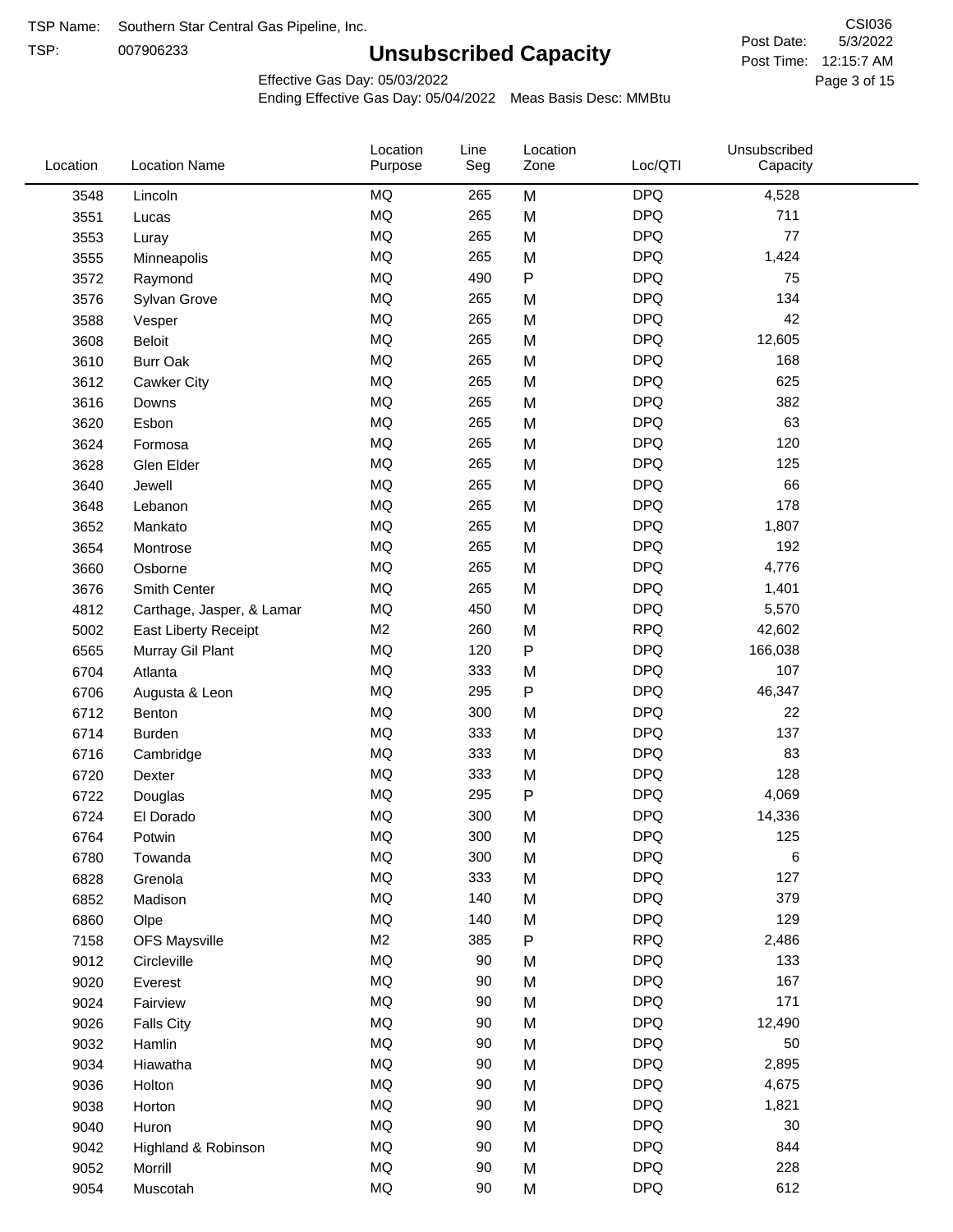TSP:

# **Unsubscribed Capacity**

5/3/2022 Page 4 of 15 Post Time: 12:15:7 AM CSI036 Post Date:

Effective Gas Day: 05/03/2022

| Location | <b>Location Name</b>            | Location<br>Purpose | Line<br>Seg | Location<br>Zone | Loc/QTI    | Unsubscribed<br>Capacity |  |
|----------|---------------------------------|---------------------|-------------|------------------|------------|--------------------------|--|
| 9057     | Netawaka                        | MQ                  | 90          | M                | <b>DPQ</b> | 48                       |  |
| 9059     | Nortonville & Winchester        | <b>MQ</b>           | 180         | M                | <b>DPQ</b> | 12                       |  |
| 9064     | Oskaloosa                       | MQ                  | 180         | M                | <b>DPQ</b> | 177                      |  |
| 9066     | Ozawkie                         | <b>MQ</b>           | 180         | M                | <b>DPQ</b> | 231                      |  |
| 9075     | Reserve                         | <b>MQ</b>           | 90          | M                | <b>DPQ</b> | 72                       |  |
| 9079     | Sabetha                         | <b>MQ</b>           | 90          | M                | <b>DPQ</b> | 11,276                   |  |
| 9091     | <b>Valley Falls</b>             | <b>MQ</b>           | 180         | M                | <b>DPQ</b> | 1,271                    |  |
| 9093     | Wathena, Elwood & Troy          | <b>MQ</b>           | 250         | M                | <b>DPQ</b> | 6,996                    |  |
| 9095     | Whiting                         | MQ                  | 90          | M                | <b>DPQ</b> | 40                       |  |
| 9097     | Willis                          | <b>MQ</b>           | 90          | M                | <b>DPQ</b> | 208                      |  |
| 9657     | South Glavin, KS TB             | MQ                  | 145         | M                | <b>DPQ</b> | 36,000                   |  |
| 9835     | Hutchinson                      | MQ                  | 490         | ${\sf P}$        | <b>DPQ</b> | 279                      |  |
| 10731    | Chelin Pld                      | M <sub>2</sub>      | 315         | $\mathsf{P}$     | <b>RPQ</b> | 12,086                   |  |
| 10847    | Olathe, KS East TB              | <b>MQ</b>           | 145         | M                | <b>DPQ</b> | 1,000                    |  |
| 10997    | EGT Jane - Receipt              | M <sub>2</sub>      | 423         | M                | <b>RPQ</b> | 146,982                  |  |
| 11138    | Anr Brown Emergency             | M <sub>2</sub>      | 90          | M                | <b>RPQ</b> | 23,860                   |  |
| 11377    | Transwestern Canadian - Rec.    | M <sub>2</sub>      | 458         | P                | <b>RPQ</b> | 56,705                   |  |
| 11435    | <b>OkTex Marsh Interconnect</b> | M <sub>2</sub>      | 458         | $\mathsf{P}$     | <b>RPQ</b> | 47,447                   |  |
| 11704    | Alba-Purcell-Neck City          | <b>MQ</b>           | 450         | M                | <b>DPQ</b> | 77                       |  |
| 11709    | Carl Junction                   | <b>MQ</b>           | 260         | M                | <b>DPQ</b> | 3,766                    |  |
| 11712    | Carterville                     | MQ                  | 450         | M                | <b>DPQ</b> | 6,134                    |  |
| 11716    | Duenweg                         | <b>MQ</b>           | 450         | M                | <b>DPQ</b> | 1,984                    |  |
| 11740    | Joplin-Galloway                 | <b>MQ</b>           | 450         | M                | <b>DPQ</b> | 44,900                   |  |
| 11772    | <b>Reddings Mill</b>            | <b>MQ</b>           | 225         | M                | <b>DPQ</b> | 370                      |  |
| 11776    | Saginaw                         | <b>MQ</b>           | 450         | M                | <b>DPQ</b> | 82                       |  |
| 11778    | Smithfield                      | MQ                  | 260         | M                | <b>DPQ</b> | 50                       |  |
| 11779    | <b>Stones Corner</b>            | <b>MQ</b>           | 450         | M                | <b>DPQ</b> | 67                       |  |
| 11792    | Webb City                       | <b>MQ</b>           | 450         | M                | <b>DPQ</b> | 3,052                    |  |
| 12723    | DCP - Kingfisher                | M <sub>2</sub>      | 400         | $\sf P$          | <b>RPQ</b> | 12,876                   |  |
| 12782    | Herndon Pld                     | M <sub>2</sub>      | 333         | M                | <b>RPQ</b> | 2,822                    |  |
| 13011    | <b>OGT Mutual</b>               | M <sub>2</sub>      | 458         | P                | <b>RPQ</b> | 102,797                  |  |
| 13144    | Own Resources - Waverly         | M <sub>2</sub>      | 490         | P                | <b>RPQ</b> | 29,475                   |  |
| 13194    | <b>Superior Carney Plant</b>    | M <sub>2</sub>      | 390         | ${\sf P}$        | <b>RPQ</b> | 36,616                   |  |
| 13565    | St. Francis                     | M <sub>2</sub>      | 490         | P                | <b>RPQ</b> | 17,798                   |  |
| 13604    | Olathe, KS Naval Base TB        | MQ                  | 190         | M                | <b>DPQ</b> | 4,000                    |  |
| 13644    | Kansas City, Kansas             | MQ                  | 115         | M                | <b>DPQ</b> | 170,108                  |  |
| 13735    | State Line Pld                  | M <sub>2</sub>      | 490         | P                | <b>RPQ</b> | 15,750                   |  |
| 13745    | Kansas City, MO                 | MQ                  | 195         | M                | <b>DPQ</b> | 165,756                  |  |
| 13746    | Grain Valley & Lake Lotawana    | MQ                  | 235         | M                | <b>DPQ</b> | 223,050                  |  |
| 13747    | Kentucky Avenue                 | MQ                  | 235         | M                | <b>DPQ</b> | 60,000                   |  |
| 13748    | 47th & 71st & Stateline         | MQ                  | 115         | M                | <b>DPQ</b> | 267,453                  |  |
| 13906    | Bonny Reservoir Pld             | M <sub>2</sub>      | 490         | ${\sf P}$        | <b>RPQ</b> | 44,606                   |  |
| 14027    | Mullendore Pld                  | M <sub>2</sub>      | 335         | P                | <b>RPQ</b> | 6,646                    |  |
| 14155    | Chase County Pld                | M <sub>2</sub>      | 140         | M                | <b>RPQ</b> | 3,841                    |  |
| 14377    | DCP Mustang Plt                 | M <sub>2</sub>      | 340         | Ρ                | <b>RPQ</b> | 11,744                   |  |
| 14391    | <b>REP - North Williams</b>     | M <sub>2</sub>      | 495         | M                | <b>RPQ</b> | 32,434                   |  |
| 14513    | Cimarron Pipeline               | M <sub>2</sub>      | 315         | ${\sf P}$        | <b>RPQ</b> | 9,761                    |  |
| 14872    | Own Resources - Wray            | M <sub>2</sub>      | 490         | P                | <b>RPQ</b> | 16,513                   |  |
| 14965    | CIG Riner                       | M <sub>2</sub>      | 490         | P                | <b>RPQ</b> | 51,538                   |  |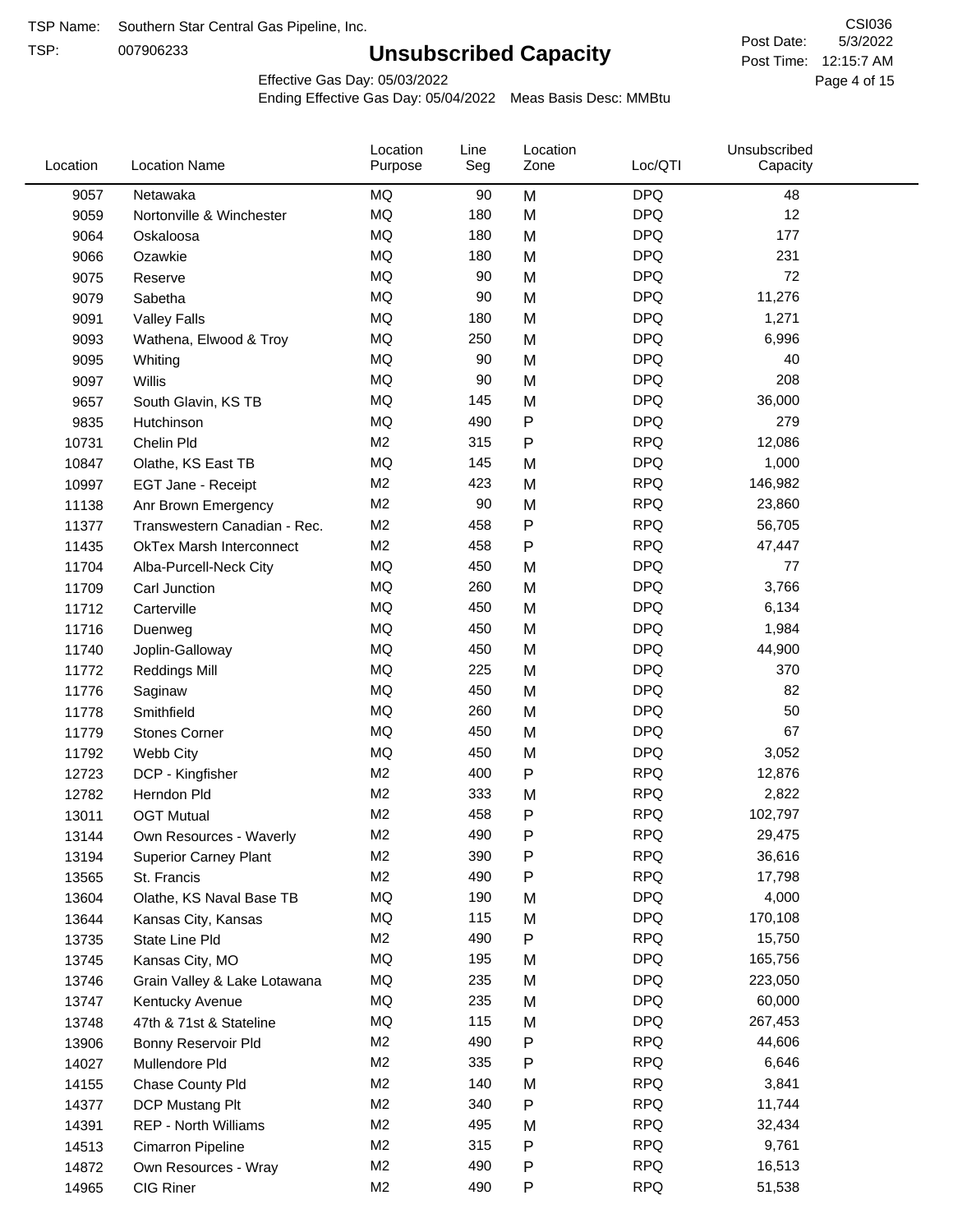TSP:

# **Unsubscribed Capacity**

5/3/2022 Page 5 of 15 Post Time: 12:15:7 AM CSI036 Post Date:

Effective Gas Day: 05/03/2022

| Location | <b>Location Name</b>               | Location<br>Purpose | Line<br>Seg | Location<br>Zone | Loc/QTI    | Unsubscribed<br>Capacity |  |
|----------|------------------------------------|---------------------|-------------|------------------|------------|--------------------------|--|
| 14971    | <b>KGST Ark River</b>              | M <sub>2</sub>      | 130         | $\mathsf{P}$     | <b>RPQ</b> | 56,934                   |  |
| 15011    | <b>EOIT Noble</b>                  | M <sub>2</sub>      | 400         | $\mathsf{P}$     | <b>RPQ</b> | 46,050                   |  |
| 15012    | Cleveland Mo                       | MQ                  | 235         | M                | <b>DPQ</b> | 26                       |  |
| 15020    | East Lynne & Garden City           | MQ                  | 235         | M                | <b>DPQ</b> | 830                      |  |
| 15024    | Freeman                            | MQ                  | 235         | M                | <b>DPQ</b> | 76                       |  |
| 15032    | Holden                             | MQ                  | 235         | M                | <b>DPQ</b> | 4,017                    |  |
| 15044    | Kingsville                         | MQ                  | 235         | M                | <b>DPQ</b> | 41                       |  |
| 15050    | Lone Jack                          | MQ                  | 235         | M                | <b>DPQ</b> | 288                      |  |
| 15064    | Peculiar                           | MQ                  | 235         | M                | <b>DPQ</b> | 2,265                    |  |
| 15066    | Pleasant Hill                      | MQ                  | 235         | M                | <b>DPQ</b> | 4,776                    |  |
| 15117    | Hulah                              | M <sub>2</sub>      | 335         | ${\sf P}$        | <b>RPQ</b> | 2,730                    |  |
| 15142    | <b>EOIT McClain</b>                | M <sub>2</sub>      | 385         | $\mathsf{P}$     | <b>RPQ</b> | 91,338                   |  |
| 15216    | Dearborn MO                        | <b>MQ</b>           | 250         | M                | <b>DPQ</b> | 1,372                    |  |
| 15223    | Nimrod                             | M <sub>2</sub>      | 340         | ${\sf P}$        | <b>RPQ</b> | 23,446                   |  |
| 15236    | Questar Skull Creek                | M <sub>2</sub>      | 490         | $\mathsf{P}$     | <b>RPQ</b> | 49,874                   |  |
| 15253    | DCP - Cimarron Plant               | M <sub>2</sub>      | 458         | $\mathsf{P}$     | <b>RPQ</b> | 117,425                  |  |
| 15256    | New Market & Trimble               | MQ                  | 250         | M                | <b>DPQ</b> | 92                       |  |
| 15266    | <b>CIG Floris</b>                  | M <sub>2</sub>      | 315         | $\mathsf{P}$     | <b>RPQ</b> | 81,012                   |  |
| 15300    | <b>OFS Stateline</b>               | M <sub>2</sub>      | 458         | P                | <b>RPQ</b> | 48,284                   |  |
| 15343    | St. Francis Pld                    | M <sub>2</sub>      | 490         | P                | <b>RPQ</b> | 13,960                   |  |
| 15405    | Golden Gas Pld                     | M <sub>2</sub>      | 315         | $\mathsf{P}$     | <b>RPQ</b> | 25,274                   |  |
| 15430    | Velma Gas Plant                    | M <sub>2</sub>      | 385         | $\mathsf{P}$     | <b>RPQ</b> | 53,846                   |  |
| 15433    | Scout - Satanta                    | M <sub>2</sub>      | 130         | ${\sf P}$        | <b>RPQ</b> | 185,442                  |  |
| 15857    | DCP - Sholem                       | M <sub>2</sub>      | 385         | $\mathsf{P}$     | <b>RPQ</b> | 2,182                    |  |
| 15907    | Cowley Gas Systems, LLC            | M <sub>2</sub>      | 333         | M                | <b>RPQ</b> | 3,084                    |  |
| 16013    | South Olathe TB                    | MQ                  | 145         | M                | <b>DPQ</b> | 24,000                   |  |
| 16289    | Scout - Jayhawk                    | M <sub>2</sub>      | 130         | ${\sf P}$        | <b>RPQ</b> | 125,886                  |  |
| 16294    | Wamsutter - Echo Springs           | M <sub>2</sub>      | 490         | P                | <b>RPQ</b> | 223,278                  |  |
| 16376    | Salt Plains Storage                | M <sub>2</sub>      | 315         | P                | <b>RPQ</b> | 225,257                  |  |
| 16453    | <b>ETC Texas Pipeline Beaver</b>   | M <sub>2</sub>      | 315         | ${\sf P}$        | <b>RPQ</b> | 86,510                   |  |
| 16478    | Envirotek Fuel Systems Inc         | M <sub>2</sub>      | 497         | P                | <b>RPQ</b> | 4,818                    |  |
| 16508    | Blue Jacket                        | MQ                  | 225         | M                | <b>DPQ</b> | 81                       |  |
| 16516    | Commerce                           | MQ                  | 225         | M                | <b>DPQ</b> | 6,869                    |  |
| 16532    | Hockerville                        | MQ                  | 225         | M                | <b>DPQ</b> | 219                      |  |
| 16534    | Quapaw                             | M <sub>2</sub>      | 225         | M                | <b>RPQ</b> | 29,362                   |  |
| 16552    | Miami                              | MQ                  | 225         | M                | <b>DPQ</b> | 28,664                   |  |
| 16562    | Republican                         | M <sub>2</sub>      | 490         | ${\sf P}$        | <b>RPQ</b> | 108,219                  |  |
| 16568    | Quapaw                             | MQ                  | 225         | M                | <b>DPQ</b> | 342                      |  |
| 16582    | EnergyVest - W Lenapah             | M <sub>2</sub>      | 225         | M                | <b>RPQ</b> | 17,625                   |  |
| 16583    | Cranor Tap                         | M <sub>2</sub>      | 497         | P                | <b>RPQ</b> | 6,060                    |  |
| 16584    | Oneok Westex Hemphill              | M <sub>2</sub>      | 458         | P                | <b>RPQ</b> | 39,428                   |  |
| 16592    | <b>TIGT Sugar Creek</b>            | M <sub>2</sub>      | 235         | M                | <b>RPQ</b> | 15,186                   |  |
| 16593    | <b>TIGT Glavin</b>                 | M <sub>2</sub>      | 190         | M                | <b>RPQ</b> | 113,678                  |  |
| 16604    | Osage Hills                        | M <sub>2</sub>      | 357         | ${\sf P}$        | <b>RPQ</b> | 10,303                   |  |
| 16620    | ETC Texas Pipeline Canadian        | M <sub>2</sub>      | 458         | $\mathsf{P}$     | <b>RPQ</b> | 39,194                   |  |
| 16621    | <b>ETC Texas Pipeline Hemphill</b> | M <sub>2</sub>      | 458         | $\mathsf{P}$     | <b>RPQ</b> | 61,340                   |  |
| 16667    | ECQ Pipeline - Powell              | M <sub>2</sub>      | 117         | M                | <b>RPQ</b> | 13,610                   |  |
| 16679    | Fox Plant                          | M <sub>2</sub>      | 385         | P                | <b>RPQ</b> | 5,174                    |  |
| 16746    | Roxanna                            | M <sub>2</sub>      | 495         | M                | <b>RPQ</b> | 4,505                    |  |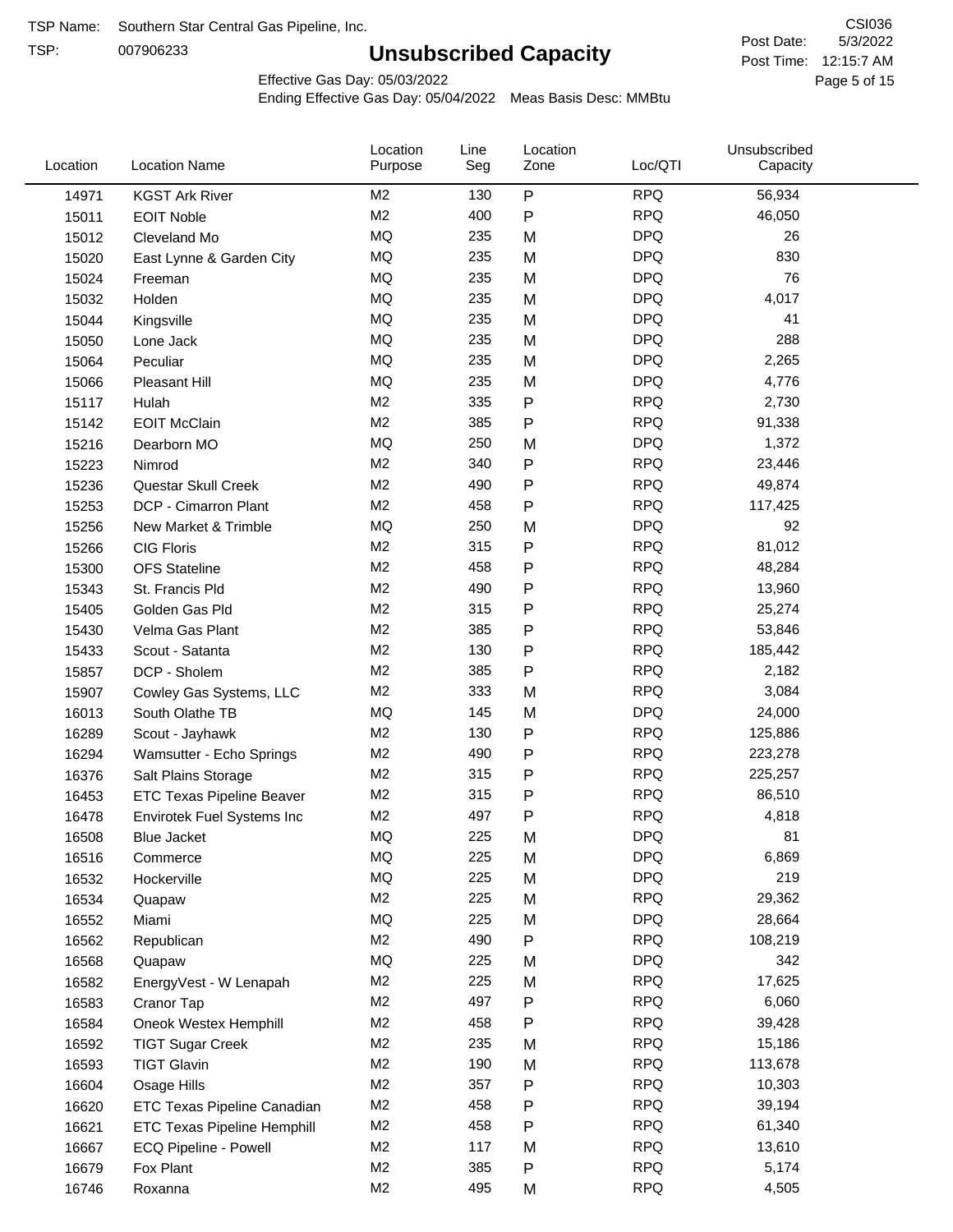TSP:

# **Unsubscribed Capacity**

5/3/2022 Page 6 of 15 Post Time: 12:15:7 AM CSI036 Post Date:

Effective Gas Day: 05/03/2022

| Location | <b>Location Name</b>                | Location<br>Purpose | Line<br>Seg | Location<br>Zone | Loc/QTI    | Unsubscribed<br>Capacity |  |
|----------|-------------------------------------|---------------------|-------------|------------------|------------|--------------------------|--|
| 16747    | RedBud-Thayer Tap                   | M2                  | 495         | M                | <b>RPQ</b> | 4,872                    |  |
| 16750    | Dilworth Rms                        | M2                  | 333         | P                | <b>RPQ</b> | 5,334                    |  |
| 16757    | River Rock - Fireside               | M <sub>2</sub>      | 495         | M                | <b>RPQ</b> | 66,400                   |  |
| 16774    | River Rock - E Lenapah              | M <sub>2</sub>      | 225         | M                | <b>RPQ</b> | 17,605                   |  |
| 16794    | <b>NNG Kiowa</b>                    | M <sub>2</sub>      | 130         | P                | <b>RPQ</b> | 73,872                   |  |
| 16798    | <b>Endeavor Energy Resources</b>    | M <sub>2</sub>      | 225         | M                | <b>RPQ</b> | 9,982                    |  |
| 16802    | Sunwest                             | M2                  | 117         | M                | <b>RPQ</b> | 6,183                    |  |
| 16806    | Bluco- East Wann                    | M <sub>2</sub>      | 225         | M                | <b>RPQ</b> | 8,850                    |  |
| 16807    | <b>Bitter Creek Eckley Pld-Yuma</b> | M2                  | 490         | P                | <b>RPQ</b> | 35,096                   |  |
| 16812    | <b>RiverGas</b>                     | M2                  | 95          | M                | <b>RPQ</b> | 5,590                    |  |
| 16813    | Cheyenne Plains - Sand Dune         | M <sub>2</sub>      | 130         | P                | <b>RPQ</b> | 395,434                  |  |
| 16817    | <b>Midwest Energy</b>               | M <sub>2</sub>      | 495         | M                | <b>RPQ</b> | 7,179                    |  |
| 16819    | River Rock- Keeton                  | M <sub>2</sub>      | 225         | M                | <b>RPQ</b> | 9,535                    |  |
| 16820    | Superior - Hemphill                 | M <sub>2</sub>      | 458         | Ρ                | <b>RPQ</b> | 50,052                   |  |
| 16821    | Yuma West                           | M <sub>2</sub>      | 490         | P                | <b>RPQ</b> | 15,688                   |  |
| 16822    | Jayhawk PLD                         | M <sub>2</sub>      | 95          | M                | <b>RPQ</b> | 4,292                    |  |
| 16824    | Coon Creek                          | M2                  | 497         | P                | <b>RPQ</b> | 8,858                    |  |
| 16835    | Shiloh                              | M2                  | 495         | M                | <b>RPQ</b> | 8,573                    |  |
| 16836    | Evergy - South Harper               | MQ                  | 235         | M                | <b>DPQ</b> | 86,400                   |  |
| 16837    | <b>EKAE Ethanol Plant</b>           | MQ                  | 496         | M                | <b>DPQ</b> | 1,397                    |  |
| 16840    | Nearman Creek Power Plant           | MQ                  | 195         | M                | <b>DPQ</b> | 28,800                   |  |
| 16844    | <b>Montgomery County</b>            | M <sub>2</sub>      | 260         | M                | <b>RPQ</b> | 8,000                    |  |
| 16848    | Colt-Liberty                        | M <sub>2</sub>      | 260         | M                | <b>RPQ</b> | 4,000                    |  |
| 16849    | City of Mulvane Power Plant         | <b>MQ</b>           | 120         | P                | <b>DPQ</b> | 2,880                    |  |
| 16850    | Escalera - Cow Creek                | M2                  | 490         | P                | <b>RPQ</b> | 66,094                   |  |
| 16852    | Southeastern KS P/L Wilson          | M <sub>2</sub>      | 495         | M                | <b>RPQ</b> | 60,000                   |  |
| 16857    | Superior - Cashion                  | M2                  | 400         | P                | <b>RPQ</b> | 10,482                   |  |
| 16862    | Superior - Perkins                  | M2                  | 390         | P                | <b>RPQ</b> | 21,660                   |  |
| 16865    | RedBud-Mound Valley                 | M <sub>2</sub>      | 260         | M                | <b>RPQ</b> | 8,000                    |  |
| 16871    | <b>TIGT Grant</b>                   | M <sub>2</sub>      | 130         | Ρ                | <b>RPQ</b> | 50,000                   |  |
| 16872    | River Rock - Jayhawk                | M <sub>2</sub>      | 495         | M                | <b>RPQ</b> | 57,579                   |  |
| 16873    | Layne Energy Sycamore               | M <sub>2</sub>      | 495         | M                | <b>RPQ</b> | 15,000                   |  |
| 16875    | Crenshaw Road                       | MQ                  | 455         | M                | <b>DPQ</b> | 33,611                   |  |
| 16877    | Acme Energy Services, Inc.          | M <sub>2</sub>      | 260         | M                | <b>RPQ</b> | 8,000                    |  |
| 16880    | Cottonwood                          | M <sub>2</sub>      | 235         | M                | <b>RPQ</b> | 1,000                    |  |
| 16883    | Cherryvale Boorigie PLd             | M <sub>2</sub>      | 495         | M                | <b>RPQ</b> | 34,135                   |  |
| 16884    | <b>Keystone Delivery</b>            | MQ                  | 390         | P                | <b>DPQ</b> | 6,067                    |  |
| 16890    | ADM/Deerfield                       | MQ                  | 95          | M                | <b>DPQ</b> | 6,078                    |  |
| 16891    | <b>KP Liberty</b>                   | M <sub>2</sub>      | 260         | M                | <b>RPQ</b> | 8,300                    |  |
| 16897    | REP - South Williams                | M <sub>2</sub>      | 117         | M                | <b>RPQ</b> | 30,198                   |  |
| 16905    | NEOK Production Company,            | M <sub>2</sub>      | 225         | M                | <b>RPQ</b> | 7,970                    |  |
| 16908    | River Rock - Ft. Scott              | M <sub>2</sub>      | 495         | M                | <b>RPQ</b> | 54,600                   |  |
| 16911    | Evergy - Lake Road                  | MQ                  | 250         | M                | <b>DPQ</b> | 34,400                   |  |
| 16912    | Targa - Waynoka                     | M <sub>2</sub>      | 315         | P                | <b>RPQ</b> | 157,111                  |  |
| 16916    | Kansas Ethanol, LLC                 | MQ                  | 490         | P                | <b>DPQ</b> | 3,500                    |  |
| 16917    | Downstream Casino                   | MQ                  | 225         | M                | <b>DPQ</b> | 1,510                    |  |
| 16918    | Show Me Ethanol                     | MQ                  | 425         | M                | <b>DPQ</b> | 6,623                    |  |
| 16922    | <b>Timberline Energy</b>            | M <sub>2</sub>      | 340         | P                | <b>RPQ</b> | 6,846                    |  |
| 16923    | <b>Mid-Continent Market</b>         | MQ                  | 120         | P                | <b>DPQ</b> | 30,000                   |  |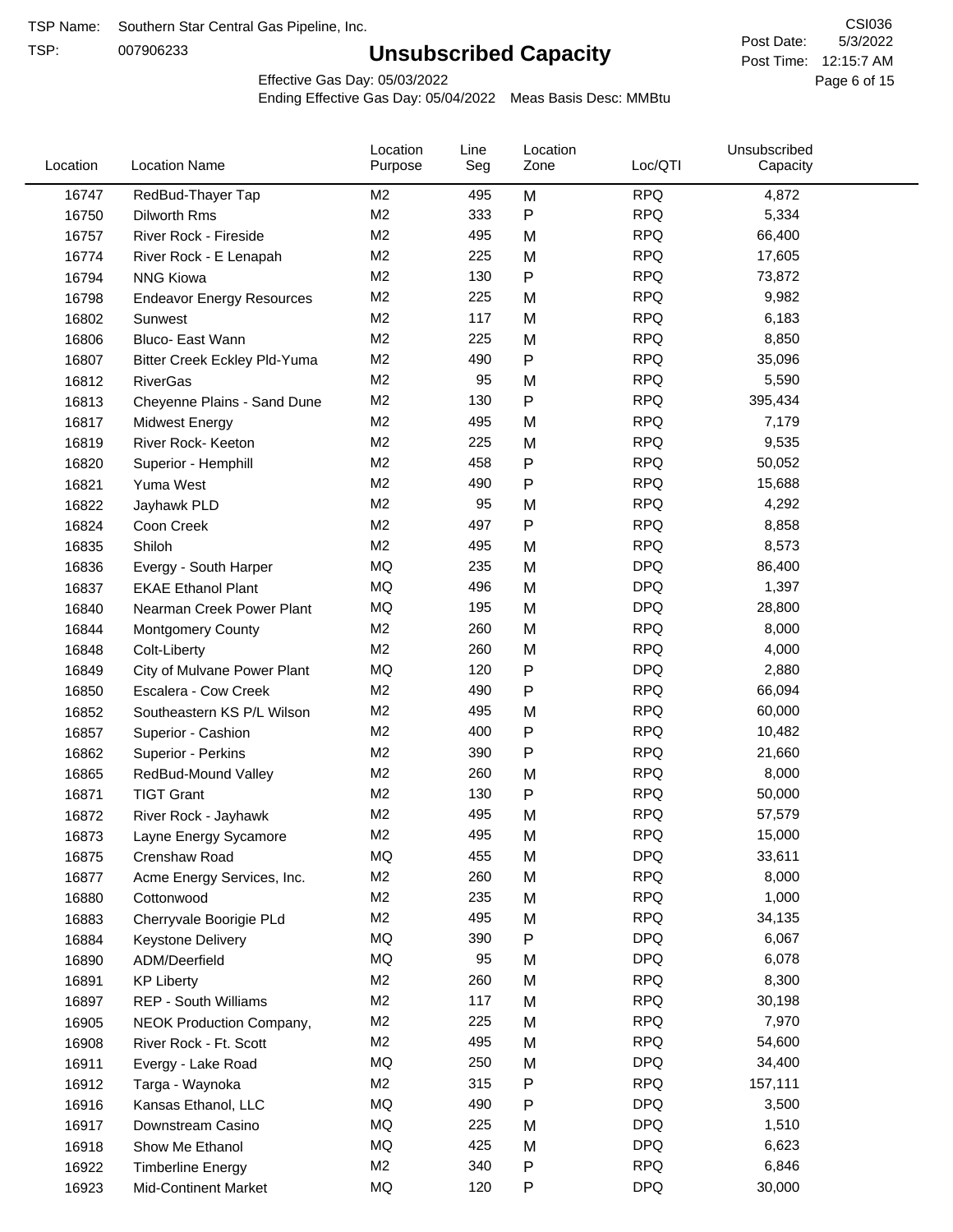TSP:

# **Unsubscribed Capacity**

5/3/2022 Page 7 of 15 Post Time: 12:15:7 AM CSI036 Post Date:

Effective Gas Day: 05/03/2022

| Location | <b>Location Name</b>                     | Location<br>Purpose | Line<br>Seg | Location<br>Zone | Loc/QTI    | Unsubscribed<br>Capacity |  |
|----------|------------------------------------------|---------------------|-------------|------------------|------------|--------------------------|--|
| 16931    | Midwest Energy - Goodman                 | MQ                  | 490         | P                | <b>DPQ</b> | 8,000                    |  |
| 16933    | Westar Emporia Energy                    | MQ                  | 140         | M                | <b>DPQ</b> | 106,202                  |  |
| 16935    | River Rock - Graybill                    | M <sub>2</sub>      | 260         | M                | <b>RPQ</b> | 23,168                   |  |
| 16941    | REP - Independence CDP                   | M <sub>2</sub>      | 117         | M                | <b>RPQ</b> | 29,270                   |  |
| 16942    | <b>Big Timber</b>                        | M <sub>2</sub>      | 490         | Ρ                | <b>RPQ</b> | 49,356                   |  |
| 16945    | <b>ETC Texas Pipeline Antelope</b>       | M <sub>2</sub>      | 458         | Ρ                | <b>RPQ</b> | 110,000                  |  |
| 16949    | Summit Branson                           | MQ                  | 455         | M                | <b>DPQ</b> | 62,208                   |  |
| 16952    | <b>Overland Park</b>                     | <b>MQ</b>           | 115         | M                | <b>DPQ</b> | 77,485                   |  |
| 16953    | Merriam                                  | MQ                  | 115         | M                | <b>DPQ</b> | 123,624                  |  |
| 16955    | Mustang Gas Products, LLC                | M <sub>2</sub>      | 405         | P                | <b>RPQ</b> | 25,550                   |  |
| 16956    | Superior - Ford                          | M <sub>2</sub>      | 130         | Ρ                | <b>RPQ</b> | 17,375                   |  |
| 16962    | Summit Sedalia                           | MQ                  | 235         | M                | <b>DPQ</b> | 0                        |  |
| 16967    | Noble Energy - Lilli                     | M <sub>2</sub>      | 490         | Ρ                | <b>RPQ</b> | 40,863                   |  |
| 16972    | <b>ONG Norman</b>                        | MQ                  | 385         | Ρ                | <b>DPQ</b> | 40                       |  |
| 16975    | Superior - Spring Creek                  | M <sub>2</sub>      | 315         | Ρ                | <b>RPQ</b> | 7,680                    |  |
| 16976    | <b>Bettis Asphalt &amp; Construction</b> | MQ                  | 180         | M                | <b>DPQ</b> | 3,216                    |  |
| 16977    | <b>KGS Kansas Star Casino</b>            | MQ                  | 333         | P                | <b>DPQ</b> | 144                      |  |
| 16980    | <b>Black Hills Colwich</b>               | MQ                  | 120         | P                | <b>DPQ</b> | 9,995                    |  |
| 16981    | Superior - Bellmon                       | M <sub>2</sub>      | 380         | P                | <b>RPQ</b> | 63,800                   |  |
| 16983    | DCP Midstream - Ellis                    | MQ                  | 458         | Ρ                | <b>DPQ</b> | 6,702                    |  |
| 16988    | Atmos Energy - W. Lawrence               | MQ                  | 180         | M                | <b>DPQ</b> | 127                      |  |
| 16991    | Williams Midstream North Alva            | <b>MQ</b>           | 315         | P                | <b>DPQ</b> | 1,992                    |  |
| 16992    | <b>ONG Ottawa</b>                        | MQ                  | 225         | M                | <b>DPQ</b> | 0                        |  |
| 16993    | Farmer's Gas                             | MQ                  | 130         | Ρ                | <b>DPQ</b> | 9,000                    |  |
| 16996    | Scout Sublette Delivery                  | MQ                  | 130         | Ρ                | <b>DPQ</b> | 100                      |  |
| 16997    | Devon Energy Medford Station             | M <sub>2</sub>      | 315         | P                | <b>RPQ</b> | 30,000                   |  |
| 16998    | Cheyenne Light, Fuel and                 | MQ                  | 490         | P                | <b>DPQ</b> | 90,800                   |  |
| 16999    | ETC - Crescent                           | M <sub>2</sub>      | 400         | P                | <b>RPQ</b> | 35,000                   |  |
|          | Bourbon County, KS -                     | MQ                  | 95          | M                | <b>DPQ</b> | 1                        |  |
| 17000    |                                          | MQ                  | 130         |                  | <b>DPQ</b> | 48,808                   |  |
| 17003    | Sunflower Electric Rubart                | MQ                  | 315         | Ρ<br>Ρ           | <b>DPQ</b> | 175,000                  |  |
| 17004    | <b>NGPL Beaver</b>                       | MQ                  | 315         |                  | <b>DPQ</b> | 5,000                    |  |
| 17005    | ETC - Rose Valley (Delivery)             | M2                  | 315         | P<br>P           | <b>RPQ</b> | 195,226                  |  |
| 17006    | ETC - Rose Valley                        | MQ                  | 335         |                  | <b>DPQ</b> | 51,383                   |  |
| 17008    | OMPA Lamb                                | M <sub>2</sub>      | 490         | Ρ                | <b>RPQ</b> |                          |  |
| 17009    | <b>Grasslands Energy Centennial</b>      | M <sub>2</sub>      | 490         | Ρ                | <b>RPQ</b> | 25,000<br>52,200         |  |
| 17010    | Noble Keota Receipt                      | MQ                  |             | Ρ                | <b>DPQ</b> |                          |  |
| 17011    | Noble Keota Delivery                     | M <sub>2</sub>      | 490         | P                | <b>RPQ</b> | 52,200                   |  |
| 17013    | Enlink - Battle Ridge                    | M2                  | 390         | Ρ                | <b>RPQ</b> | 31,824                   |  |
| 17021    | <b>TIGT Yuma</b>                         | MQ                  | 490<br>90   | Ρ                | <b>DPQ</b> | 24,562<br>300            |  |
| 17033    | Kickapoo Nation School                   |                     |             | M                |            |                          |  |
| 17034    | ENVIA Energy Oklahoma City,              | MQ                  | 400         | Ρ                | <b>DPQ</b> | 3,888                    |  |
| 17035    | Ameren Columbia                          | MQ                  | 235         | M                | <b>DPQ</b> | 35,512                   |  |
| 17036    | <b>Coffeyville Resources</b>             | MQ                  | 260         | M                | <b>DPQ</b> | 39,992                   |  |
| 17050    | Atmos - Forest View                      | MQ                  | 190         | M                | <b>DPQ</b> | 4,058                    |  |
| 17052    | ONG NW Oklahoma City                     | MQ                  | 340         | P                | <b>DPQ</b> | 39,000                   |  |
| 17054    | <b>ONG Guthrie</b>                       | MQ                  | 400         | Ρ                | <b>DPQ</b> | 4,799                    |  |
| 17055    | <b>ETC Texas Pipeline Nash</b>           | MQ                  | 458         | Ρ                | <b>DPQ</b> | 1,500                    |  |
| 17056    | Blue Mountain - Chisholm Trail           | M <sub>2</sub>      | 340         | Ρ                | <b>RPQ</b> | 72,000                   |  |
| 17057    | City of Tonkawa                          | MQ                  | 380         | P                | <b>DPQ</b> | 3,000                    |  |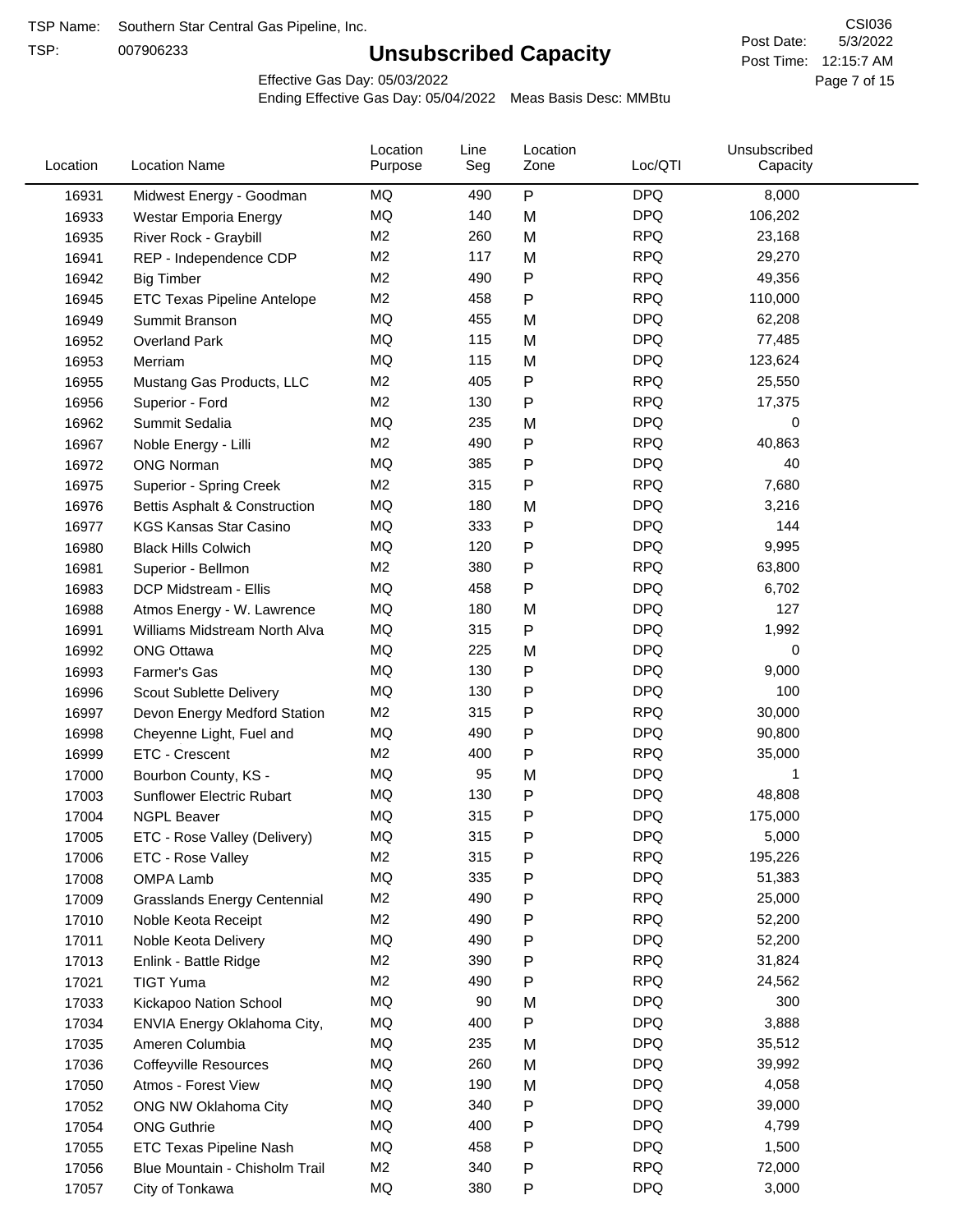TSP:

# **Unsubscribed Capacity**

5/3/2022 Page 8 of 15 Post Time: 12:15:7 AM CSI036 Post Date:

Effective Gas Day: 05/03/2022

| Location | <b>Location Name</b>           | Location<br>Purpose | Line<br>Seg | Location<br>Zone | Loc/QTI    | Unsubscribed<br>Capacity |  |
|----------|--------------------------------|---------------------|-------------|------------------|------------|--------------------------|--|
| 17058    | RPP - Hamm Landfill            | M <sub>2</sub>      | 195         | M                | <b>RPQ</b> | 2,500                    |  |
| 17060    | Atmos-Elk City                 | MQ                  | 87          | M                | <b>DPQ</b> | 216                      |  |
| 17064    | Koch - Enid                    | MQ                  | 405         | ${\sf P}$        | <b>DPQ</b> | 0                        |  |
| 17065    | Canyon - Redcliff (Receipt)    | M <sub>2</sub>      | 458         | $\mathsf{P}$     | <b>RPQ</b> | 180,000                  |  |
| 17066    | Canyon - Redcliff (Delivery)   | MQ                  | 458         | $\mathsf{P}$     | <b>DPQ</b> | 6,175                    |  |
| 17067    | Blue Mountain - Chisholm Trail | M <sub>2</sub>      | 340         | $\mathsf{P}$     | <b>RPQ</b> | 70,000                   |  |
| 17068    | <b>EOIT Alfalfa</b>            | M <sub>2</sub>      | 458         | $\mathsf{P}$     | <b>RPQ</b> | 200,000                  |  |
| 17069    | <b>NGPL Carter</b>             | MQ                  | 385         | $\mathsf{P}$     | <b>DPQ</b> | 65,000                   |  |
| 17080    | <b>ONEOK Bakken Pipeline</b>   | MQ                  | 490         | $\mathsf{P}$     | <b>DPQ</b> | 360                      |  |
| 17086    | NGPL - Mutual                  | MQ                  | 458         | $\mathsf{P}$     | <b>DPQ</b> | 150,000                  |  |
| 17087    | REX-St.Joe                     | M <sub>2</sub>      | 250         | M                | <b>RPQ</b> | 78,606                   |  |
| 17091    | OGT - Maysville                | M <sub>2</sub>      | 385         | $\mathsf{P}$     | <b>RPQ</b> | 110,000                  |  |
| 17096    | Northern Natural-Kiowa         | <b>MQ</b>           | 130         | $\mathsf{P}$     | <b>DPQ</b> | 100,000                  |  |
| 17104    | Black Hills - Plevna, KS TB    | <b>MQ</b>           | 130         | $\mathsf{P}$     | <b>DPQ</b> | 480                      |  |
| 17105    | WIC - Cheyenne Hub             | M <sub>2</sub>      | 490         | ${\sf P}$        | <b>RPQ</b> | 144,000                  |  |
| 17113    | NGPL - Ford County Receipt     | M <sub>2</sub>      | 130         | $\mathsf{P}$     | <b>RPQ</b> | 190,400                  |  |
| 17119    | Waste Mgmt RNG Receipt         | M <sub>2</sub>      | 400         | $\mathsf{P}$     | <b>RPQ</b> | 2,976                    |  |
| 17404    | Anderson                       | MQ                  | 423         | M                | <b>DPQ</b> | 1,130                    |  |
| 17406    | Ash Grove, Walnut Grove & Wil  | MQ                  | 455         | M                | <b>DPQ</b> | 2,595                    |  |
| 17408    | Aurora                         | MQ                  | 455         | M                | <b>DPQ</b> | 850                      |  |
| 17410    | <b>Billings Mo</b>             | MQ                  | 455         | M                | <b>DPQ</b> | 2,918                    |  |
| 17414    | Clever Mo                      | <b>MQ</b>           | 455         | M                | <b>DPQ</b> | 738                      |  |
| 17416    | Crane Mo                       | MQ                  | 455         | M                | <b>DPQ</b> | 2,944                    |  |
| 17418    | Diamond                        | <b>MQ</b>           | 455         | M                | <b>DPQ</b> | 546                      |  |
| 17426    | Freistatt                      | <b>MQ</b>           | 455         | M                | <b>DPQ</b> | 256                      |  |
| 17430    | Goodman                        | MQ                  | 423         | M                | <b>DPQ</b> | 625                      |  |
| 17448    | Lanagan                        | MQ                  | 423         | M                | <b>DPQ</b> | 337                      |  |
| 17452    | Marionville                    | MQ                  | 455         | M                | <b>DPQ</b> | 1,119                    |  |
| 17454    | Monett                         | MQ                  | 455         | M                | <b>DPQ</b> | 25,276                   |  |
| 17456    | Mt Vernon & Verona             | MQ                  | 455         | M                | <b>DPQ</b> | 4,407                    |  |
| 17458    | Neosho                         | <b>MQ</b>           | 455         | M                | <b>DPQ</b> | 8,597                    |  |
| 17460    | Noel & North Noel              | MQ                  | 423         | M                | <b>DPQ</b> | 19,472                   |  |
| 17462    | Nixa & Ozark                   | MQ                  | 455         | M                | <b>DPQ</b> | 5,340                    |  |
| 17464    | Pierce City                    | MQ                  | 455         | M                | <b>DPQ</b> | 3,281                    |  |
| 17466    | Pineville                      | $\sf{MQ}$           | 423         | M                | <b>DPQ</b> | 302                      |  |
| 17472    | Republic                       | MQ                  | 455         | M                | <b>DPQ</b> | 883                      |  |
| 17476    | Sarcoxie                       | MQ                  | 455         | M                | <b>DPQ</b> | 2,828                    |  |
| 17478    | Seneca                         | MQ                  | 225         | M                | <b>DPQ</b> | 9,873                    |  |
| 17492    | Wentworth                      | MQ                  | 455         | M                | <b>DPQ</b> | 193                      |  |
| 18328    | Goessel                        | MQ                  | 140         | M                | <b>DPQ</b> | 62                       |  |
| 18356    | Newton                         | MQ                  | 120         | P                | <b>DPQ</b> | 21,538                   |  |
| 19000    | Scout Jayhawk Delivery         | MQ                  | 130         | P                | <b>DPQ</b> | 185,442                  |  |
| 19548    | Lyndon                         | MQ                  | 140         | M                | <b>DPQ</b> | 655                      |  |
| 19552    | Melvern                        | MQ                  | 493         | M                | <b>DPQ</b> | 42                       |  |
| 19554    | Michigan Valley                | MQ                  | 140         | M                | <b>DPQ</b> | 339                      |  |
| 19564    | Pomona                         | MQ                  | 140         | M                | <b>DPQ</b> | 1,579                    |  |
| 19568    | Quenemo                        | MQ                  | 140         | M                | <b>DPQ</b> | 255                      |  |
| 19576    | Scranton                       | MQ                  | 140         | M                | <b>DPQ</b> | 632                      |  |
| 19608    | Baldwin                        | $\sf{MQ}$           | 180         | M                | <b>DPQ</b> | 2,754                    |  |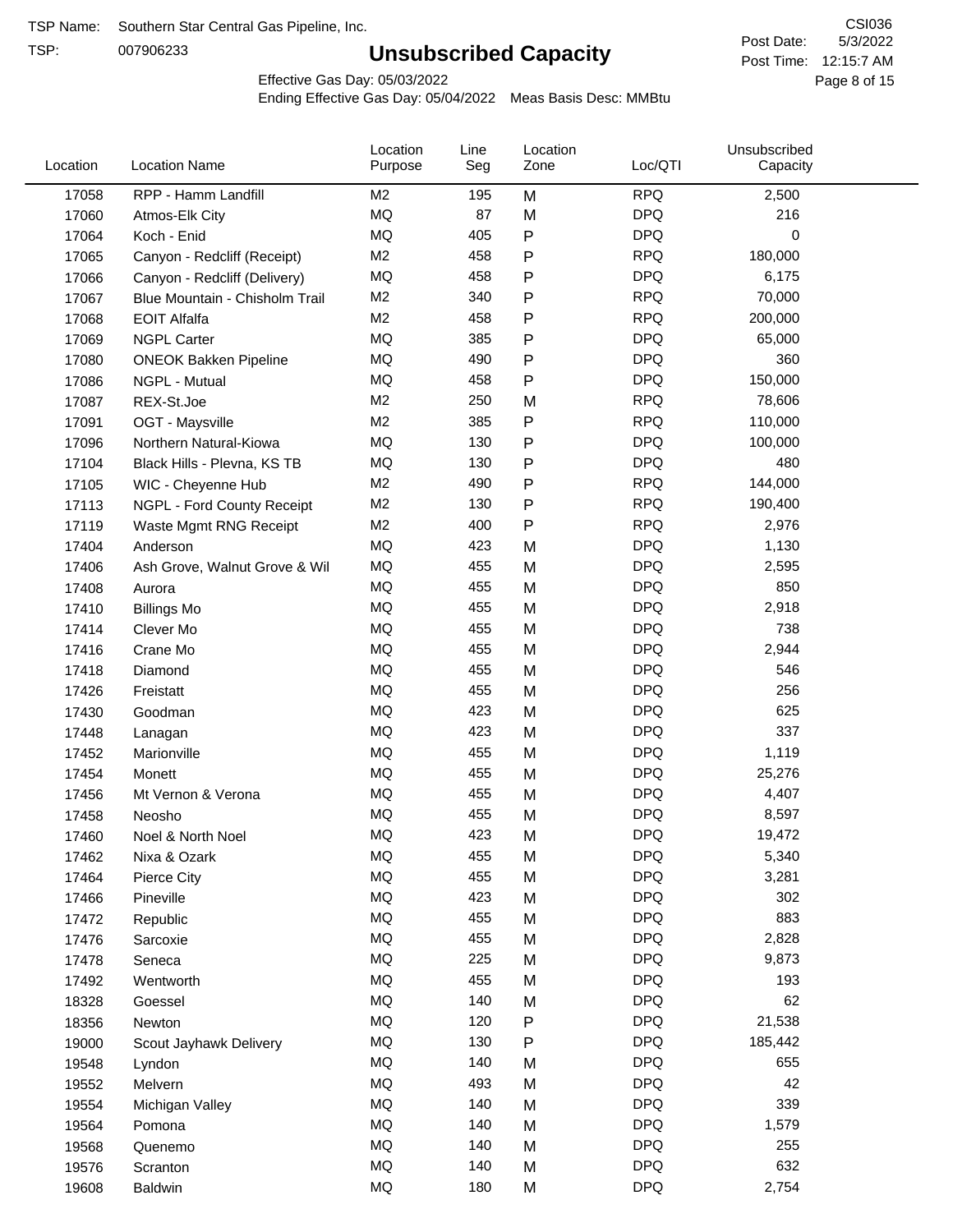TSP:

# **Unsubscribed Capacity**

Page 9 of 15 Post Time: 12:15:7 AM CSI036 Post Date:

Effective Gas Day: 05/03/2022

Ending Effective Gas Day: 05/04/2022 Meas Basis Desc: MMBtu

| Location<br>Line<br>Location<br>Loc/QTI<br>Location<br><b>Location Name</b><br>Seg<br>Zone<br>Purpose | Unsubscribed<br>Capacity |
|-------------------------------------------------------------------------------------------------------|--------------------------|
| <b>DPQ</b><br>MQ<br>190<br>M<br>19620<br>Edgerton                                                     | 14                       |
| MQ<br><b>DPQ</b><br>190<br>M<br>19628<br>Gardner                                                      | 2,755                    |
| MQ<br><b>DPQ</b><br>180<br>M<br>19648<br>Lecompton                                                    | 109                      |
| <b>MQ</b><br><b>DPQ</b><br>190<br>19650<br>M<br>Le Loup                                               | 37                       |
| <b>MQ</b><br>493<br>M<br><b>DPQ</b><br>19660<br>Ottawa                                                | 6,129                    |
| <b>MQ</b><br><b>DPQ</b><br>180<br>M<br>19664<br>Perry                                                 | 407                      |
| MQ<br><b>DPQ</b><br>496<br>M<br>19666<br>Princeton                                                    | 130                      |
| MQ<br><b>DPQ</b><br>496<br>19672<br>M<br>Richmond                                                     | 374                      |
| <b>MQ</b><br><b>DPQ</b><br>19676<br>496<br>M<br>Scipio                                                | 27                       |
| MQ<br><b>DPQ</b><br>235<br>M<br>19678<br>Somerset & Rural                                             | 291                      |
| MQ<br><b>DPQ</b><br>195<br>19684<br>M<br>Tonganoxie                                                   | 7,420                    |
| MQ<br><b>DPQ</b><br>190<br>M<br>19690<br>Wellsville                                                   | 2,007                    |
| <b>MQ</b><br>95<br><b>DPQ</b><br>20709<br>M<br><b>Bronson Etc</b>                                     | 360                      |
| <b>MQ</b><br>495<br><b>DPQ</b><br>M<br>20712<br>Carlyle                                               | 26                       |
| <b>MQ</b><br><b>DPQ</b><br>495<br>M<br>20714<br>Cherryvale                                            | 586                      |
| MQ<br>50<br><b>DPQ</b><br>M<br>20716<br>Colony                                                        | 2,347                    |
| MQ<br>495<br><b>DPQ</b><br>M<br>20720<br>Dennis                                                       | 54                       |
| MQ<br><b>DPQ</b><br>495<br>M<br>20725<br>Erie                                                         | 409                      |
| MQ<br><b>DPQ</b><br>495<br>M<br>20730<br>Gas City & La Harpe                                          | 1,457                    |
| MQ<br><b>DPQ</b><br>495<br>M<br>20764<br>Parsons                                                      | 19,497                   |
| MQ<br><b>DPQ</b><br>495<br>20766<br>Petrolia<br>M                                                     | 18                       |
| MQ<br><b>DPQ</b><br>220<br>M<br>20768<br>Piqua                                                        | 84                       |
| MQ<br><b>DPQ</b><br>495<br>20775<br>South Mound<br>M                                                  | 45                       |
| MQ<br><b>DPQ</b><br>20785<br>495<br>M<br>Thayer                                                       | 88                       |
| MQ<br>95<br><b>DPQ</b><br>M<br>20788<br>Walnut & St Paul                                              | 658                      |
| MQ<br><b>DPQ</b><br>495<br>20792<br>M<br>Welda                                                        | 1,122                    |
| MQ<br><b>DPQ</b><br>225<br>M<br>21008<br><b>Baxter Springs</b>                                        | 1,830                    |
| MQ<br><b>DPQ</b><br>260<br>21015<br>Columbus<br>M                                                     | 2,639                    |
| MQ<br><b>DPQ</b><br>260<br>M<br>21018<br>Crestline                                                    | 156                      |
| MQ<br>95<br><b>DPQ</b><br>Fort Scott<br>M<br>21021                                                    | 31,139                   |
| MQ<br>260<br><b>DPQ</b><br>M<br>21024<br>Galena & Empire City                                         | 3,023                    |
| MQ<br>225<br><b>DPQ</b><br>21048<br>M<br>Lowell                                                       | 52                       |
| MQ<br>260<br><b>DPQ</b><br>M<br>21055<br>N Riverton                                                   | 148                      |
| MQ<br><b>DPQ</b><br>260<br>M<br>21060<br>Oswego                                                       | 2,588                    |
| MQ<br><b>DPQ</b><br>225<br>M<br>21080<br>Treece                                                       | 473                      |
| MQ<br>250<br><b>DPQ</b><br>23576<br>St Joseph<br>M                                                    | 88,184                   |
| MQ<br><b>DPQ</b><br>24228<br>180<br>M<br>Grantville                                                   | 207                      |
| MQ<br><b>DPQ</b><br>180<br>24252<br>M<br>Meriden                                                      | 177                      |
| MQ<br><b>DPQ</b><br>180<br>24276<br>M<br>Shawnee Heights                                              | 696                      |
| MQ<br><b>DPQ</b><br>180<br>24280<br>M<br>Topeka                                                       | 152,652                  |
| MQ<br><b>DPQ</b><br>425<br>26304<br>Alma<br>M                                                         | 95                       |
| MQ<br><b>DPQ</b><br>425<br>26308<br>M<br>Blackburn                                                    | 163                      |
| MQ<br><b>DPQ</b><br>425<br>26312<br>Carrollton<br>M                                                   | 2,523                    |
| MQ<br><b>DPQ</b><br>425<br>M<br>26314<br>Concordia                                                    | 1,576                    |
| MQ<br><b>DPQ</b><br>425<br>26316<br>Corder<br>M                                                       | 11                       |
| MQ<br><b>DPQ</b><br>425<br>26325<br>M<br>Emma                                                         | 206                      |
| MQ<br><b>DPQ</b><br>425<br>26332<br>M<br>Higginsville                                                 | 28,860                   |
| MQ<br>235<br><b>DPQ</b><br>26344<br>M<br>Knobnoster                                                   | 16,700                   |
| MQ<br><b>DPQ</b><br>235<br>26348<br>La Monte<br>M                                                     | 111                      |

5/3/2022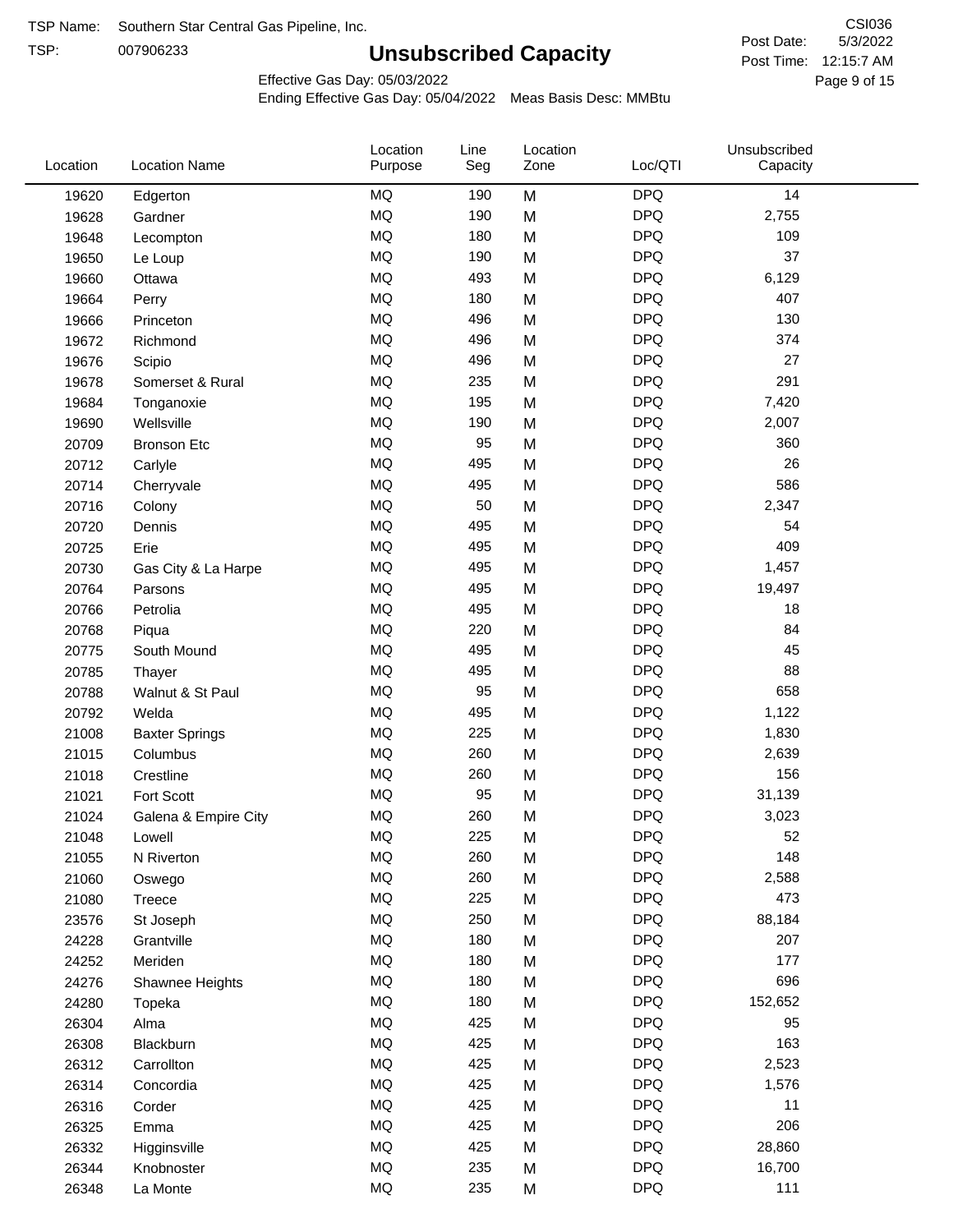TSP:

# **Unsubscribed Capacity**

5/3/2022 Page 10 of 15 Post Time: 12:15:7 AM CSI036 Post Date:

Effective Gas Day: 05/03/2022

| Location | <b>Location Name</b>          | Location<br>Purpose | Line<br>Seg | Location<br>Zone | Loc/QTI    | Unsubscribed<br>Capacity |  |
|----------|-------------------------------|---------------------|-------------|------------------|------------|--------------------------|--|
| 26352    | Mt Leonard                    | <b>MQ</b>           | 425         | M                | <b>DPQ</b> | 167                      |  |
| 26356    | Norborne                      | <b>MQ</b>           | 425         | M                | <b>DPQ</b> | 1,901                    |  |
| 26376    | Slater                        | <b>MQ</b>           | 425         | M                | <b>DPQ</b> | 471                      |  |
| 26378    | <b>Sweet Springs</b>          | <b>MQ</b>           | 425         | M                | <b>DPQ</b> | 584                      |  |
| 26392    | Warrensburg                   | <b>MQ</b>           | 235         | M                | <b>DPQ</b> | 10,551                   |  |
| 26394    | Waverly                       | <b>MQ</b>           | 425         | M                | <b>DPQ</b> | 378                      |  |
| 27015    | <b>Belle Plaine</b>           | <b>MQ</b>           | 333         | P                | <b>DPQ</b> | 150                      |  |
| 27020    | Bentley                       | <b>MQ</b>           | 120         | P                | <b>DPQ</b> | 217                      |  |
| 27035    | Derby                         | <b>MQ</b>           | 120         | P                | <b>DPQ</b> | 7,759                    |  |
| 27040    | Andover                       | <b>MQ</b>           | 300         | M                | <b>DPQ</b> | 166                      |  |
| 27050    | Haysville                     | <b>MQ</b>           | 120         | P                | <b>DPQ</b> | 9,455                    |  |
| 27060    | Mulvane                       | <b>MQ</b>           | 120         | P                | <b>DPQ</b> | 9,778                    |  |
| 27065    | Rose Hill                     | <b>MQ</b>           | 295         | P                | <b>DPQ</b> | 5,386                    |  |
| 27070    | Sedgwick                      | <b>MQ</b>           | 120         | P                | <b>DPQ</b> | 7,149                    |  |
| 27080    | Udall                         | <b>MQ</b>           | 333         | P                | <b>DPQ</b> | 538                      |  |
| 27085    | <b>Valley Center</b>          | <b>MQ</b>           | 120         | P                | <b>DPQ</b> | 51,875                   |  |
| 27092    | Wichita                       | <b>MQ</b>           | 120         | P                | <b>DPQ</b> | 259,947                  |  |
| 29001    | Atchison                      | <b>MQ</b>           | 90          | M                | <b>DPQ</b> | 20,786                   |  |
| 29002    | Emporia                       | <b>MQ</b>           | 140         | M                | <b>DPQ</b> | 15,524                   |  |
| 29003    | Leavenworth                   | <b>MQ</b>           | 195         | M                | <b>DPQ</b> | 14,939                   |  |
| 29005    | Effingham                     | <b>MQ</b>           | 90          | M                | <b>DPQ</b> | 269                      |  |
| 30804    | Abbyville                     | <b>MQ</b>           | 130         | P                | <b>DPQ</b> | 195                      |  |
| 34612    | Altamont                      | <b>MQ</b>           | 260         | M                | <b>DPQ</b> | 119                      |  |
| 35013    | Americus                      | <b>MQ</b>           | 140         | M                | <b>DPQ</b> | 31                       |  |
| 35515    | <b>ANR Alden</b>              | <b>MQ</b>           | 490         | P                | <b>DPQ</b> | 135,571                  |  |
| 36918    | Argonia                       | <b>MQ</b>           | 120         | P                | <b>DPQ</b> | 15                       |  |
| 37100    | Wynona                        | <b>MQ</b>           | 334         | P                | <b>DPQ</b> | 1,314                    |  |
| 37118    | Hominy                        | <b>MQ</b>           | 357         | P                | <b>DPQ</b> | 91                       |  |
| 37172    | <b>Black Hills Hutchinson</b> | <b>MQ</b>           | 130         | P                | <b>DPQ</b> | 15,360                   |  |
| 37175    | <b>EGT Jane - Delivery</b>    | <b>MQ</b>           | 423         | M                | <b>DPQ</b> | 216,201                  |  |
| 38021    | Auburn                        | <b>MQ</b>           | 180         | M                | <b>DPQ</b> | 756                      |  |
| 38522    | <b>Avant Utilities</b>        | MQ                  | 357         | P                | <b>DPQ</b> | 157                      |  |
| 41709    | <b>Billings</b>               | MQ                  | 380         | P                | <b>DPQ</b> | 2,032                    |  |
| 42915    | Springfield                   | MQ                  | 455         | M                | <b>DPQ</b> | 698,615                  |  |
| 44021    | Burlingame                    | <b>MQ</b>           | 140         | M                | <b>DPQ</b> | 1,686                    |  |
| 44121    | Alfalfa City Ok               | <b>MQ</b>           | 315         | P                | <b>DPQ</b> | 394                      |  |
| 45301    | Cassoday                      | <b>MQ</b>           | 140         | M                | <b>DPQ</b> | 0                        |  |
| 46608    | Chanute                       | <b>MQ</b>           | 495         | M                | <b>DPQ</b> | 51,665                   |  |
| 46809    | Florence                      | <b>MQ</b>           | 140         | M                | <b>DPQ</b> | 1,001                    |  |
| 47412    | Cleveland                     | <b>MQ</b>           | 357         | Ρ                | <b>DPQ</b> | 1,569                    |  |
| 47641    | CIG Riner                     | <b>MQ</b>           | 490         | Ρ                | <b>DPQ</b> | 62,965                   |  |
| 48015    | Bourbon County, KS            | <b>MQ</b>           | 95          | M                | <b>DPQ</b> | 4,627                    |  |
| 48301    | Copan                         | MQ                  | 497         | P                | <b>DPQ</b> | 358                      |  |
| 55502    | Danville                      | <b>MQ</b>           | 120         | P                | <b>DPQ</b> | 166                      |  |
| 56601    | Denison                       | <b>MQ</b>           | 90          | M                | <b>DPQ</b> | 79                       |  |
| 58518    | Drumright                     | <b>MQ</b>           | 390         | P                | <b>DPQ</b> | 4,485                    |  |
| 60706    | Peckham                       | <b>MQ</b>           | 117         | M                | <b>DPQ</b> | 67                       |  |
| 62810    | Black Hills - Enterprise TB   | <b>MQ</b>           | 130         | P                | <b>DPQ</b> | 990                      |  |
| 63919    | Eskridge                      | $\sf{MQ}$           | 140         | M                | <b>DPQ</b> | 820                      |  |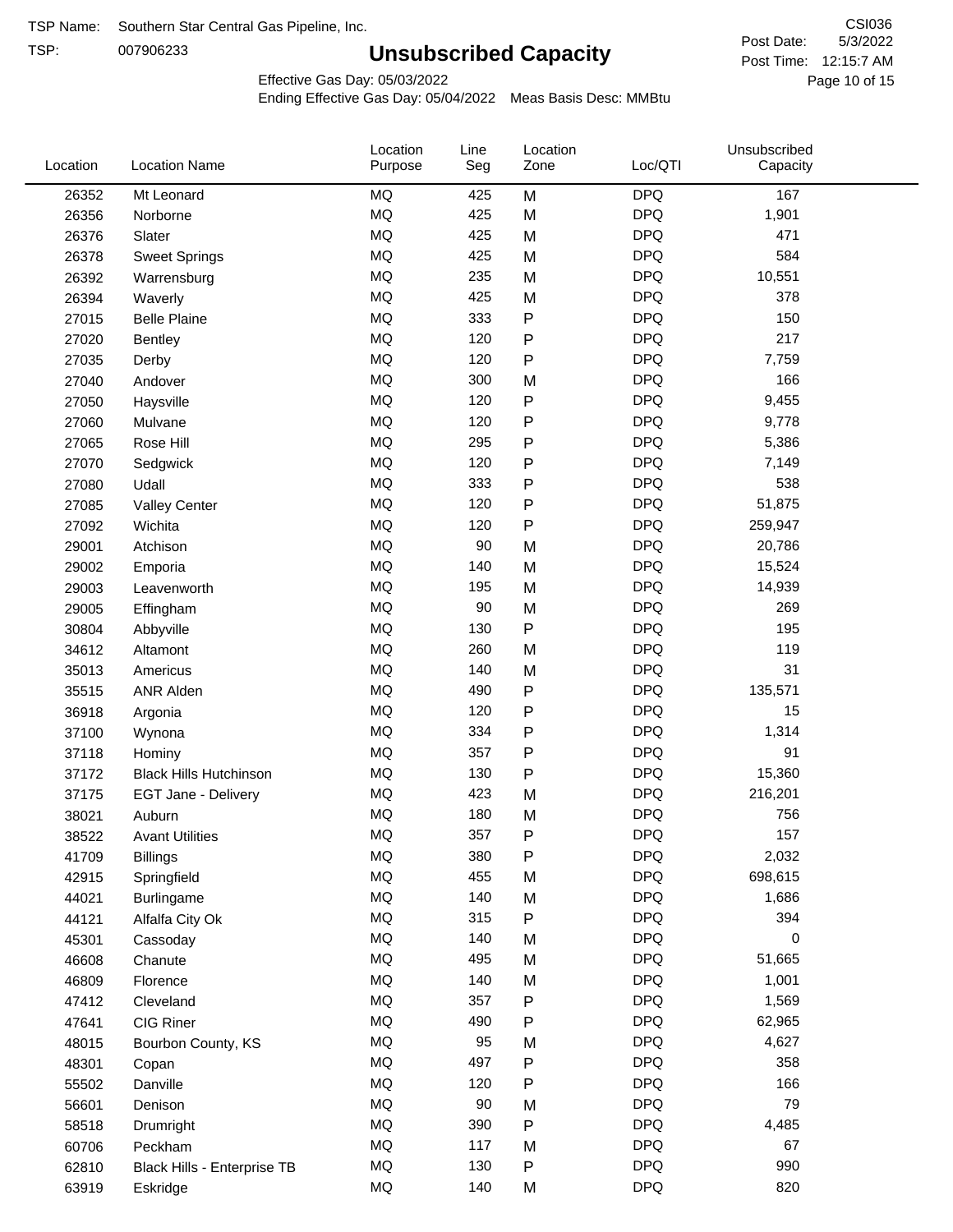TSP:

# **Unsubscribed Capacity**

5/3/2022 Page 11 of 15 Post Time: 12:15:7 AM CSI036 Post Date:

Effective Gas Day: 05/03/2022

| Location | <b>Location Name</b>          | Location<br>Purpose | Line<br>Seg | Location<br>Zone | Loc/QTI    | Unsubscribed<br>Capacity |  |
|----------|-------------------------------|---------------------|-------------|------------------|------------|--------------------------|--|
| 68015    | Ford                          | <b>MQ</b>           | 130         | P                | <b>DPQ</b> | 424                      |  |
| 68518    | Freedom                       | MQ                  | 315         | P                | <b>DPQ</b> | 12                       |  |
| 70408    | Garnett KS                    | <b>MQ</b>           | 496         | M                | <b>DPQ</b> | 15,099                   |  |
| 70610    | Gate                          | <b>MQ</b>           | 315         | P                | <b>DPQ</b> | 63                       |  |
| 74416    | Pocasset                      | <b>MQ</b>           | 340         | P                | <b>DPQ</b> | 96                       |  |
| 77118    | Granby                        | <b>MQ</b>           | 455         | M                | <b>DPQ</b> | 816                      |  |
| 77308    | <b>Bonner Springs Ks</b>      | MQ                  | 190         | M                | <b>DPQ</b> | 7,104                    |  |
| 77512    | Eureka, Toronto & Neal        | MQ                  | 140         | M                | <b>DPQ</b> | 2,306                    |  |
| 77705    | Anthony                       | <b>MQ</b>           | 120         | P                | <b>DPQ</b> | 26,858                   |  |
| 80312    | <b>Hamilton Ks</b>            | <b>MQ</b>           | 140         | M                | <b>DPQ</b> | 445                      |  |
| 80515    | Atmos - Strong Cty &          | MQ                  | 140         | M                | <b>DPQ</b> | 27                       |  |
| 83418    | Howard Ks                     | MQ                  | 498         | M                | <b>DPQ</b> | 3,629                    |  |
| 84021    | Humboldt Ks                   | MQ                  | 495         | M                | <b>DPQ</b> | 4,390                    |  |
| 86717    | Iola Ks                       | <b>MQ</b>           | 495         | M                | <b>DPQ</b> | 10,749                   |  |
| 96108    | <b>Black Hills - Lawrence</b> | <b>MQ</b>           | 180         | M                | <b>DPQ</b> | 45,466                   |  |
| 96912    | Kechi Ks                      | MQ                  | 120         | P                | <b>DPQ</b> | 150                      |  |
| 97112    | Copeland                      | <b>MQ</b>           | 130         | P                | <b>DPQ</b> | 15,628                   |  |
| 102512   | Lebo                          | <b>MQ</b>           | 493         | M                | <b>DPQ</b> | 273                      |  |
| 103101   | Lenapah                       | <b>MQ</b>           | 225         | M                | <b>DPQ</b> | 249                      |  |
| 104615   | Liberal                       | MQ                  | 260         | M                | <b>DPQ</b> | 204                      |  |
| 108119   | Ochelata                      | MQ                  | 357         | P                | <b>DPQ</b> | 168                      |  |
| 108221   | Washington                    | MQ                  | 497         | P                | <b>DPQ</b> | 395                      |  |
| 110412   | McLouth                       | <b>MQ</b>           | 170         | M                | <b>DPQ</b> | 113                      |  |
| 110908   | Mannford                      | <b>MQ</b>           | 357         | P                | <b>DPQ</b> | 456                      |  |
| 113612   | Webb City, OK TB              | <b>MQ</b>           | 335         | Ρ                | <b>DPQ</b> | 317                      |  |
| 113713   | Osage City Ok                 | MQ                  | 357         | P                | <b>DPQ</b> | 239                      |  |
| 113812   | Clinton & Leeton              | <b>MQ</b>           | 235         | M                | <b>DPQ</b> | 21,928                   |  |
| 113852   | Marshall                      | <b>MQ</b>           | 425         | M                | <b>DPQ</b> | 14,581                   |  |
| 113856   | Nevada                        | MQ                  | 95          | M                | <b>DPQ</b> | 9,333                    |  |
| 113864   | <b>Platte City</b>            | MQ                  | 250         | M                | <b>DPQ</b> | 2,890                    |  |
| 113872   | Lexington-Richmond-Henrietta  | MQ                  | 425         | M                | <b>DPQ</b> | 3,022                    |  |
| 113876   | Sedalia                       | MQ                  | 235         | М                | <b>DPQ</b> | 26,188                   |  |
| 113880   | Tracy                         | MQ                  | 250         | M                | <b>DPQ</b> | 135                      |  |
| 113892   | Weston                        | MQ                  | 250         | M                | <b>DPQ</b> | 1,140                    |  |
| 118121   | Mulberry                      | MQ                  | 260         | M                | <b>DPQ</b> | 239                      |  |
| 118321   | Mulhall                       | MQ                  | 400         | P                | <b>DPQ</b> | 150                      |  |
| 120000   | Spire                         | MQ                  | 235         | M                | <b>DPQ</b> | 13,115                   |  |
| 121110   | Neodesha                      | MQ                  | 495         | M                | <b>DPQ</b> | 6,410                    |  |
| 121315   | Neosho Rapids                 | $\sf{MQ}$           | 493         | M                | <b>DPQ</b> | 289                      |  |
| 121415   | <b>NGPL Barton</b>            | MQ                  | 490         | P                | <b>DPQ</b> | 184,224                  |  |
| 121515   | <b>NGPL Ford</b>              | MQ                  | 130         | P                | <b>DPQ</b> | 269,500                  |  |
| 122715   | Afton-Fairland-Grove-Jay      | MQ                  | 225         | M                | <b>DPQ</b> | 6,793                    |  |
| 122915   | Norwich                       | MQ                  | 120         | P                | <b>DPQ</b> | 124                      |  |
| 125315   | Oilton                        | MQ                  | 357         | P                | <b>DPQ</b> | 1,130                    |  |
| 129311   | <b>ONG Harper County</b>      | MQ                  | 315         | P                | <b>DPQ</b> | 7,083                    |  |
| 129712   | Olivet                        | MQ                  | 493         | M                | <b>DPQ</b> | 24                       |  |
| 130001   | Orlando                       | MQ                  | 400         | P                | <b>DPQ</b> | 219                      |  |
| 132018   | Oronogo                       | $\sf{MQ}$           | 450         | M                | <b>DPQ</b> | 256                      |  |
| 132519   | Osage City Ks                 | MQ                  | 140         | M                | <b>DPQ</b> | 3,551                    |  |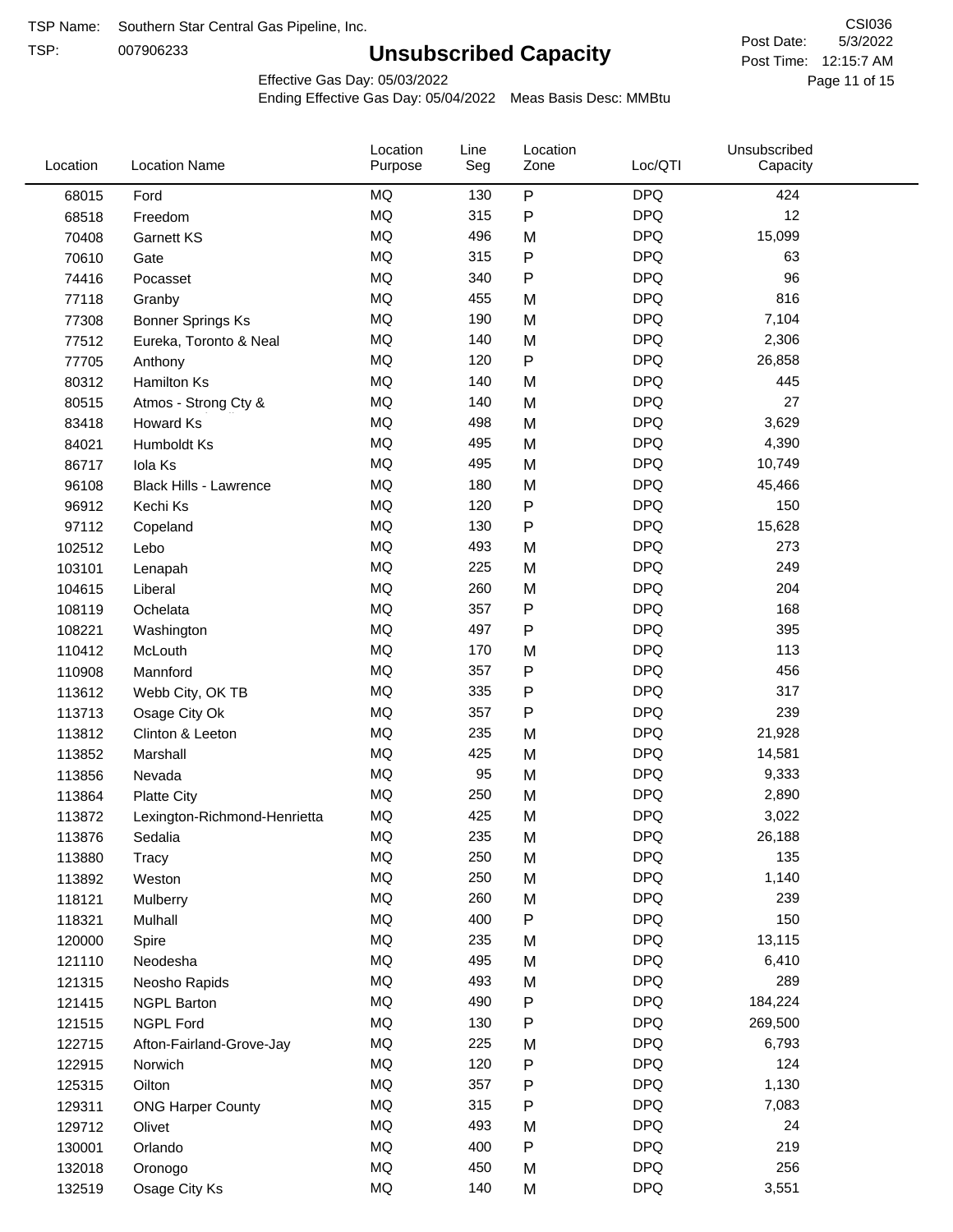TSP:

# **Unsubscribed Capacity**

5/3/2022 Page 12 of 15 Post Time: 12:15:7 AM CSI036 Post Date:

Effective Gas Day: 05/03/2022

| Location | <b>Location Name</b>             | Location<br>Purpose | Line<br>Seg | Location<br>Zone | Loc/QTI    | Unsubscribed<br>Capacity |  |
|----------|----------------------------------|---------------------|-------------|------------------|------------|--------------------------|--|
| 135533   | <b>PEPL Princeton</b>            | <b>MQ</b>           | 496         | M                | <b>DPQ</b> | 106,178                  |  |
| 135808   | Partridge                        | MQ                  | 130         | ${\sf P}$        | <b>DPQ</b> | 134                      |  |
| 136701   | <b>Black Hills Reno</b>          | MQ                  | 130         | P                | <b>DPQ</b> | 12,912                   |  |
| 137550   | <b>Black Hills South Wichita</b> | MQ                  | 120         | P                | <b>DPQ</b> | 18,975                   |  |
| 139712   | Plattsburg                       | <b>MQ</b>           | 250         | M                | <b>DPQ</b> | 1,764                    |  |
| 145950   | Merino                           | <b>MQ</b>           | 490         | P                | <b>DPQ</b> | 156                      |  |
| 150418   | Ramona                           | <b>MQ</b>           | 357         | ${\sf P}$        | <b>DPQ</b> | 396                      |  |
| 151525   | Reading                          | <b>MQ</b>           | 140         | M                | <b>DPQ</b> | 20                       |  |
| 154501   | Nelagoney                        | <b>MQ</b>           | 334         | ${\sf P}$        | <b>DPQ</b> | 179                      |  |
| 157025   | Severy                           | <b>MQ</b>           | 498         | M                | <b>DPQ</b> | 142                      |  |
| 163100   | Superior                         | MQ                  | 265         | M                | <b>DPQ</b> | 336                      |  |
| 164725   | Sylvia                           | MQ                  | 130         | P                | <b>DPQ</b> | 141                      |  |
| 168112   | Transwestern Canadian - Del.     | MQ                  | 458         | P                | <b>DPQ</b> | 230,000                  |  |
| 168612   | Chetopa & Rural                  | <b>MQ</b>           | 260         | M                | <b>DPQ</b> | 678                      |  |
| 168620   | Edna & Bartlett                  | <b>MQ</b>           | 260         | M                | <b>DPQ</b> | 248                      |  |
| 172812   | Conner Area                      | <b>MQ</b>           | 195         | M                | <b>DPQ</b> | 139                      |  |
| 172820   | Easton & Lowemont                | MQ                  | 195         | M                | <b>DPQ</b> | 223                      |  |
| 172822   | Savonburg & Elsmore              | MQ                  | 95          | M                | <b>DPQ</b> | 600                      |  |
| 172828   | <b>Fall River</b>                | <b>MQ</b>           | 498         | M                | <b>DPQ</b> | 378                      |  |
| 172832   | Galesburg                        | MQ                  | 495         | M                | <b>DPQ</b> | 191                      |  |
| 172834   | Atmos Energy - Olathe            | MQ                  | 190         | M                | <b>DPQ</b> | 23,240                   |  |
| 172836   | Havana                           | <b>MQ</b>           | 117         | M                | <b>DPQ</b> | 54                       |  |
| 172838   | Hillsdale                        | <b>MQ</b>           | 235         | M                | <b>DPQ</b> | 202                      |  |
| 172844   | Jarbalo                          | <b>MQ</b>           | 170         | M                | <b>DPQ</b> | 146                      |  |
| 172848   | Kickapoo                         | <b>MQ</b>           | 250         | M                | <b>DPQ</b> | 241                      |  |
| 172855   | Liberty                          | MQ                  | 260         | M                | <b>DPQ</b> | 2,880                    |  |
| 172857   | Linwood                          | MQ                  | 195         | M                | <b>DPQ</b> | 330                      |  |
| 172860   | Mc Cune                          | <b>MQ</b>           | 260         | M                | <b>DPQ</b> | 242                      |  |
| 172862   | Moorehead                        | <b>MQ</b>           | 495         | M                | <b>DPQ</b> | 32                       |  |
| 172864   | Moorehead Rural                  | MQ                  | 495         | M                | <b>DPQ</b> | 1,014                    |  |
| 172866   | Mound Valley                     | <b>MQ</b>           | 260         | M                | <b>DPQ</b> | 101                      |  |
| 172870   | Niotaze                          | MQ                  | 117         | M                | <b>DPQ</b> | 351                      |  |
| 172880   | Pleasant Valley                  | MQ                  | 180         | M                | <b>DPQ</b> | 24                       |  |
| 172885   | Reno Area                        | MQ                  | 195         | M                | <b>DPQ</b> | 36                       |  |
| 172892   | Wyandotte                        | MQ                  | 190         | M                | <b>DPQ</b> | 10,018                   |  |
| 172944   | Coffeyville Area                 | MQ                  | 260         | M                | <b>DPQ</b> | 138,016                  |  |
| 173214   | Uniontown                        | MQ                  | 95          | M                | <b>DPQ</b> | 276                      |  |
| 176819   | Viola                            | MQ                  | 120         | P                | <b>DPQ</b> | 120                      |  |
| 180311   | Wakita                           | MQ                  | 315         | P                | <b>DPQ</b> | 74                       |  |
| 181013   | Walton                           | MQ                  | 140         | M                | <b>DPQ</b> | 138                      |  |
| 181715   | Wann                             | MQ                  | 225         | M                | <b>DPQ</b> | 65                       |  |
| 223001   | Atchison Eng Defense Ind Plt     | MQ                  | 90          | M                | <b>DPQ</b> | 137                      |  |
| 224501   | <b>ICI Chemical Plant</b>        | MQ                  | 450         | M                | <b>DPQ</b> | 1,880                    |  |
| 225001   | Augusta Sewage Plant             | MQ                  | 295         | P                | <b>DPQ</b> | 63                       |  |
| 243501   | <b>Beech Aircraft Plant</b>      | MQ                  | 120         | P                | <b>DPQ</b> | 5,725                    |  |
| 253001   | Roenbaugh Lease Irrigation       | MQ                  | 130         | P                | <b>DPQ</b> | 107                      |  |
| 266001   | Boeing No 2 Plant                | MQ                  | 120         | P                | <b>DPQ</b> | 16,419                   |  |
| 274001   | Pleasant Valley Irr.             | MQ                  | 130         | P                | <b>DPQ</b> | 233                      |  |
| 285501   | <b>Buildex Haydite Plant</b>     | MQ                  | 250         | M                | <b>DPQ</b> | 8,075                    |  |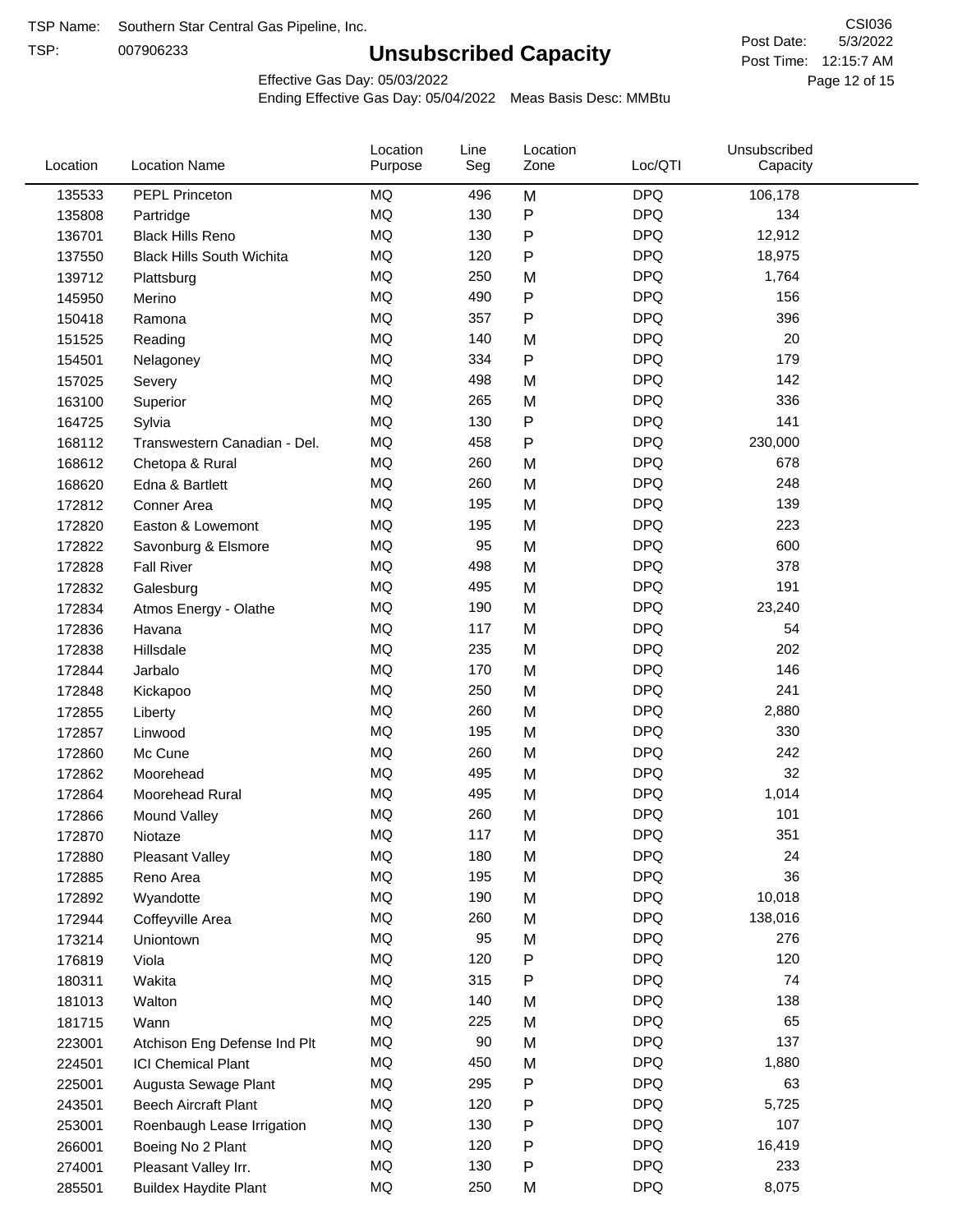TSP:

# **Unsubscribed Capacity**

5/3/2022 Page 13 of 15 Post Time: 12:15:7 AM CSI036 Post Date:

Effective Gas Day: 05/03/2022

| Location | <b>Location Name</b>             | Location<br>Purpose | Line<br>Seg | Location<br>Zone | Loc/QTI    | Unsubscribed<br>Capacity |  |
|----------|----------------------------------|---------------------|-------------|------------------|------------|--------------------------|--|
| 290301   | So Ks & Ok Rr Depot Store &      | MQ                  | 177         | M                | <b>DPQ</b> | 2                        |  |
| 297501   | Cargill Salt                     | MQ                  | 315         | P                | <b>DPQ</b> | 639                      |  |
| 298001   | Carlson Prodts Mfg Plant         | MQ                  | 120         | P                | <b>DPQ</b> | 185                      |  |
| 303701   | Central Plain Feedyard           | MQ                  | 315         | P                | <b>DPQ</b> | 151                      |  |
| 310001   | Church SW Irrigation             | <b>MQ</b>           | 130         | P                | <b>DPQ</b> | 60                       |  |
| 329401   | Phillips 66 Ponca City Refinery  | MQ                  | 335         | P                | <b>DPQ</b> | 10,000                   |  |
| 332501   | Lawrence Plt Atmos               | MQ                  | 195         | M                | <b>DPQ</b> | 64,427                   |  |
| 334101   | Copeland RE Irrigation           | MQ                  | 130         | Ρ                | <b>DPQ</b> | 60                       |  |
| 354001   | Derstein Irrigation              | MQ                  | 130         | P                | <b>DPQ</b> | 60                       |  |
| 355001   | Detrixhe S Irrigation            | <b>MQ</b>           | 458         | P                | <b>DPQ</b> | 66                       |  |
| 363001   | Wilroads Irrigation              | MQ                  | 130         | P                | <b>DPQ</b> | 534                      |  |
| 378501   | <b>Empire Riverton</b>           | MQ                  | 260         | M                | <b>DPQ</b> | 32,727                   |  |
| 378502   | <b>Empire Energy Center</b>      | MQ                  | 455         | M                | <b>DPQ</b> | 99,068                   |  |
| 378503   | <b>Empire Stateline South</b>    | MQ                  | 260         | M                | <b>DPQ</b> | 35,000                   |  |
| 378504   | <b>Empire Stateline North</b>    | MQ                  | 260         | M                | <b>DPQ</b> | 61,589                   |  |
| 383501   | <b>FMC Chemical Plant</b>        | MQ                  | 195         | M                | <b>DPQ</b> | 4,709                    |  |
| 385001   | Farley Machine Shop              | MQ                  | 45          | Ρ                | <b>DPQ</b> | 61                       |  |
| 387001   | PCS Phosphate                    | <b>MQ</b>           | 260         | M                | <b>DPQ</b> | 1,255                    |  |
| 388001   | Dodge City Plt Koch Nitrogen     | MQ                  | 130         | P                | <b>DPQ</b> | 53,235                   |  |
| 411501   | Gaines FD Burkett Lease          | MQ                  | 140         | M                | <b>DPQ</b> | 262                      |  |
| 428601   | Glacier Mckee-Miller-Thrall-Ma   | MQ                  | 140         | M                | <b>DPQ</b> | 126                      |  |
| 433001   | Goodyear Topeka Tire Plant       | MQ                  | 180         | M                | <b>DPQ</b> | 5,724                    |  |
| 435501   | <b>Gospel Church Building</b>    | <b>MQ</b>           | 195         | M                | <b>DPQ</b> | 2                        |  |
| 441300   | Kansas Hugoton                   | 7S                  | 130         | P                | SGQ        | 54,555                   |  |
| 442350   | Sedalia @ Ottawa                 | 7S                  | 235         | M                | SGQ        | 904                      |  |
| 442351   | Little Mo                        | 7S                  | 235         | M                | SGQ        | 0                        |  |
| 443150   | <b>Straight Blackwell</b>        | 7S                  | 315         | Ρ                | SGQ        | 0                        |  |
| 443151   | Waynoka Lateral                  | 7S                  | 315         | P                | SGQ        | 102,337                  |  |
| 443152   | Straight Blackwell @ Beaver      | 7S                  | 315         | P                | SGQ        | 47,725                   |  |
| 443800   | <b>Edmond Blackwell</b>          | 7S                  | 380         | P                | SGQ        | 839                      |  |
| 443851   | <b>LS385 Delivery Constraint</b> | 7S                  | 385         | Ρ                | SGQ        | 134,541                  |  |
| 444001   | West Edmond                      | 7S                  | 400         | Р                | SGQ        | 2,440                    |  |
| 444003   | South Maysville Delivery         | 7S                  | 400         | P                | SGQ        | 105,412                  |  |
| 444550   | Saginaw CS Area Deliveries       | 7S                  | 455         | M                | SGQ        | 71,239                   |  |
| 444580   | Canadian Blackwell               | 7S                  | 458         | P                | SGQ        | 0                        |  |
| 444581   | Canadian Blackwell @             | 7S                  | 458         | P                | SGQ        | 104,611                  |  |
| 444582   | Canadian Blackwell @ Mutual      | 7S                  | 458         | P                | SGQ        | 0                        |  |
| 444901   | Rawlins Hesston Delivery         | 7S                  | 490         | P                | SGQ        | 121,424                  |  |
| 444902   | <b>Riner Delivery</b>            | 7S                  | 490         | Ρ                | SGQ        | 184,693                  |  |
| 445538   | Montezuma CS                     | MV                  | 130         | Ρ                | <b>MLQ</b> | 56,201                   |  |
| 445569   | <b>Riner CS</b>                  | MV                  | 490         | Ρ                | <b>MLQ</b> | 1,000                    |  |
| 445577   | Levant CS                        | MV                  | 490         | P                | <b>MLQ</b> | 1,384                    |  |
| 449003   | Edmond CS w/o OK                 | MV                  | 400         | P                | <b>MLQ</b> | 1,763                    |  |
| 462001   | <b>Heartland Cement Plant</b>    | MQ                  | 495         | M                | <b>DPQ</b> | 1,046                    |  |
| 465001   | Herzog Cont                      | MQ                  | 250         | M                | <b>DPQ</b> | 3,000                    |  |
| 495501   | Kanopolis Salt Plt Independent   | MQ                  | 265         | M                | <b>DPQ</b> | 61                       |  |
| 519501   | Richie/Ripley                    | MQ                  | 120         | Ρ                | <b>DPQ</b> | 448                      |  |
| 522502   | Lawrence Power Plt               | MQ                  | 180         | M                | <b>DPQ</b> | 138,069                  |  |
| 526001   | Ks Pen Boiler                    | MQ                  | 195         | M                | <b>DPQ</b> | 805                      |  |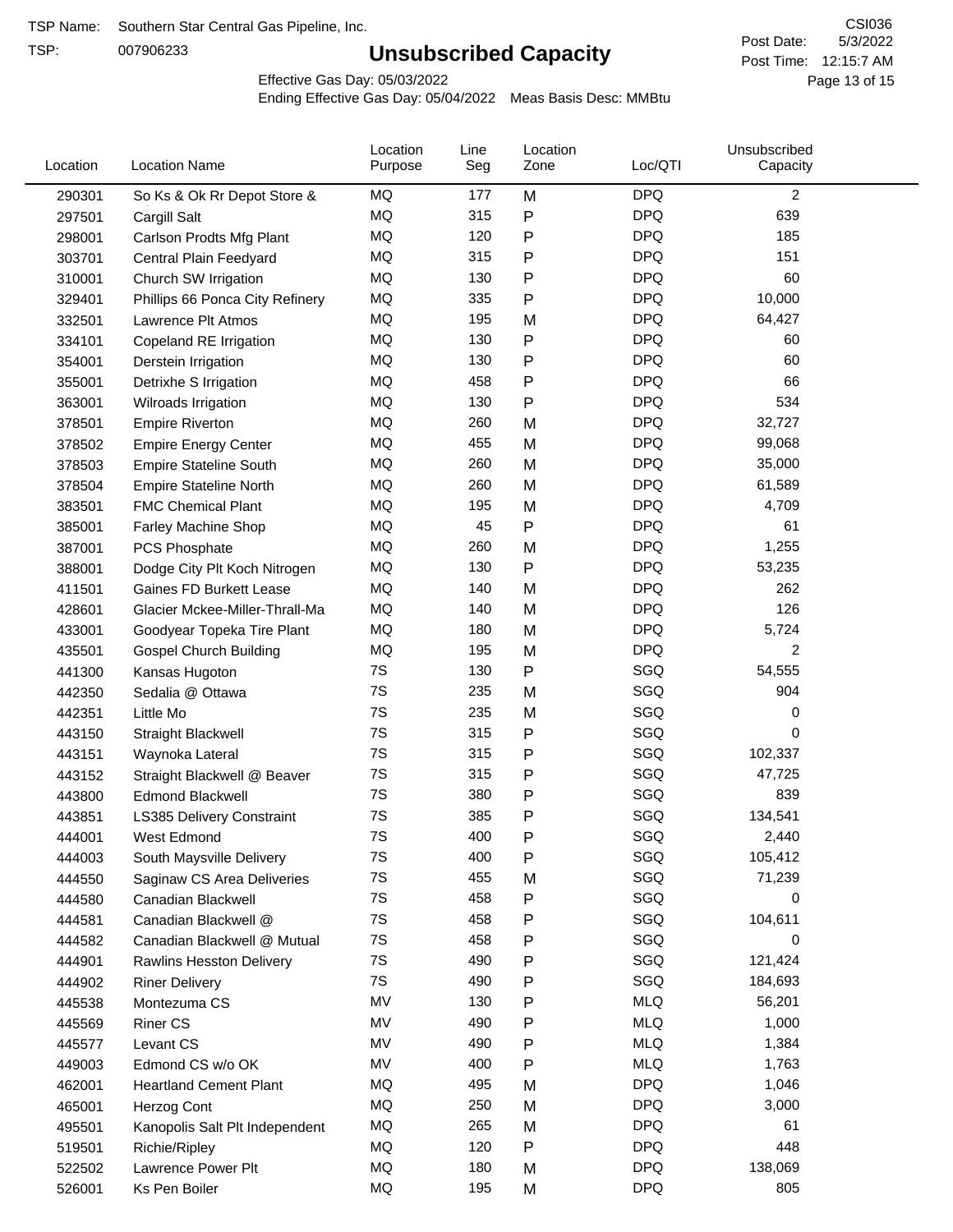TSP:

# **Unsubscribed Capacity**

5/3/2022 Page 14 of 15 Post Time: 12:15:7 AM CSI036 Post Date:

Effective Gas Day: 05/03/2022

| Location | <b>Location Name</b>                     | Location<br>Purpose | Line<br>Seg | Location<br>Zone | Loc/QTI    | Unsubscribed<br>Capacity |  |
|----------|------------------------------------------|---------------------|-------------|------------------|------------|--------------------------|--|
| 526201   | Ks Pen Kitchen                           | MQ                  | 195         | M                | <b>DPQ</b> | 626                      |  |
| 527502   | <b>Black Hills- Lawrence Service</b>     | <b>MQ</b>           | 195         | M                | <b>DPQ</b> | 46                       |  |
| 527701   | <b>Black Hills- Matfield Green</b>       | <b>MQ</b>           | 140         | M                | <b>DPQ</b> | 61                       |  |
| 527702   | <b>Black Hills- Towanda Service</b>      | MQ                  | 300         | M                | <b>DPQ</b> | 48                       |  |
| 527704   | <b>Black Hills-Wellington</b>            | MQ                  | 333         | P                | <b>DPQ</b> | 48                       |  |
| 527705   | <b>Black Hills- Belle Plaine Service</b> | MQ                  | 333         | ${\sf P}$        | <b>DPQ</b> | 84                       |  |
| 527706   | Black Hills- S Wichita                   | MQ                  | 120         | $\mathsf{P}$     | <b>DPQ</b> | 5                        |  |
| 541001   | L&S Beckerview, Inc                      | MQ                  | 90          | M                | <b>DPQ</b> | 137                      |  |
| 544101   | Knight Feedlot                           | MQ                  | 265         | M                | <b>DPQ</b> | 138                      |  |
| 545801   | Jayhawk Chemical Plant                   | MQ                  | 260         | M                | <b>DPQ</b> | 2,313                    |  |
| 560001   | Leavenworth Co Shop Heating              | MQ                  | 195         | M                | <b>DPQ</b> | 10                       |  |
| 571001   | <b>Bunge Milling Grain Dryer</b>         | MQ                  | 90          | M                | <b>DPQ</b> | 2,354                    |  |
| 588701   | Lyons Wtr Pump Station                   | MQ                  | 45          | ${\sf P}$        | <b>DPQ</b> | 61                       |  |
| 592501   | <b>MEC Machine Shop</b>                  | MQ                  | 177         | M                | <b>DPQ</b> | 186                      |  |
| 620001   | Langdon Pump Station                     | MQ                  | 130         | ${\sf P}$        | <b>DPQ</b> | 1,000                    |  |
| 630204   | Ralph Green Powerplant                   | MQ                  | 235         | M                | <b>DPQ</b> | 19,500                   |  |
| 633001   | Mo State School Higginsville             | MQ                  | 425         | M                | <b>DPQ</b> | 164                      |  |
| 640001   | Monarch Humboldt Cem Plt                 | MQ                  | 495         | M                | <b>DPQ</b> | 8,127                    |  |
| 654101   | Mull Farms Irrigation                    | MQ                  | 130         | P                | <b>DPQ</b> | 186                      |  |
| 707001   | Oxford Alfala Dehy Plant                 | MQ                  | 333         | ${\sf P}$        | <b>DPQ</b> | 647                      |  |
| 709501   | <b>ONEOK Hutchinson Frac Plt</b>         | MQ                  | 130         | P                | <b>DPQ</b> | 11,186                   |  |
| 719001   | Petrolite Wax Refinery                   | MQ                  | 357         | P                | <b>DPQ</b> | 4,930                    |  |
| 720001   | Woolaroc Lodge Phillips F                | MQ                  | 357         | $\mathsf{P}$     | <b>DPQ</b> | 168                      |  |
| 725001   | Harrisonville Prod Phillips Pp           | MQ                  | 235         | M                | <b>DPQ</b> | 1,414                    |  |
| 725602   | Wichita Pump Sta Phillips Ppl            | MQ                  | 120         | $\mathsf{P}$     | <b>DPQ</b> | 641                      |  |
| 731001   | Pines Int'l Dehy Plant                   | MQ                  | 195         | M                | <b>DPQ</b> | 273                      |  |
| 739001   | Danny D. & Susan J. Post                 | MQ                  | 130         | ${\sf P}$        | <b>DPQ</b> | 60                       |  |
| 753501   | Quivira Country Club House               | MQ                  | 190         | M                | <b>DPQ</b> | 121                      |  |
| 753701   | <b>ONEOK Medford</b>                     | MQ                  | 458         | ${\sf P}$        | <b>DPQ</b> | 44,700                   |  |
| 813001   | Wineteer School 260                      | MQ                  | 295         | $\mathsf{P}$     | <b>DPQ</b> | 203                      |  |
| 813401   | Grant School 497                         | MQ                  | 195         | M                | <b>DPQ</b> | 45                       |  |
| 815401   | Minneha Grade School 259                 | MQ                  | 120         | Ρ                | <b>DPQ</b> | 185                      |  |
| 846001   | Smith D Irrigation                       | MQ                  | 265         | M                | <b>DPQ</b> | 61                       |  |
| 850001   | Snook M Irrigation                       | MQ                  | 130         | ${\sf P}$        | <b>DPQ</b> | 44                       |  |
| 865001   | Southwest Elect Mfg Plant                | MQ                  | 400         | P                | <b>DPQ</b> | 394                      |  |
| 875001   | Stahl Spec Aluminum Alloy                | MQ                  | 235         | M                | <b>DPQ</b> | 4,936                    |  |
| 877001   | St Dept Boys Indust School               | MQ                  | 180         | M                | <b>DPQ</b> | 407                      |  |
| 910001   | <b>Total Ark City Oil Refinery</b>       | MQ                  | 333         | M                | <b>DPQ</b> | 203                      |  |
| 926501   | Urschel DR Irrigation                    | MQ                  | 458         | $\mathsf{P}$     | <b>DPQ</b> | 256                      |  |
| 928001   | Mcconnell Air Force Base                 | MQ                  | 295         | P                | <b>DPQ</b> | 7,803                    |  |
| 929201   | Ft. Leavenworth Army Base                | MQ                  | 250         | M                | <b>DPQ</b> | 18,888                   |  |
| 932001   | Leavenworth Penitentiary                 | MQ                  | 250         | M                | <b>DPQ</b> | 3,206                    |  |
| 934201   | Va Admin Center                          | MQ                  | 195         | M                | <b>DPQ</b> | 6,827                    |  |
| 962001   | Sunflower Electric - Judson              | MQ                  | 130         | P                | <b>DPQ</b> | 70,924                   |  |
| 990001   | Yost LM Irrigation                       | MQ                  | 265         | M                | <b>DPQ</b> | 61                       |  |
| 999000   | PMI - Prod to Mkt Interface              | MQ                  | 909         | $\mathsf{P}$     | <b>DPQ</b> | 0                        |  |
| 999000   | PMI - Prod to Mkt Interface              | M <sub>2</sub>      | 909         | M                | <b>RPQ</b> | 0                        |  |
| 999001   | Rawlins-Hesston P/M Interface            | MQ                  | 490         | P                | <b>DPQ</b> | 180,938                  |  |
| 999001   | Rawlins-Hesston P/M Interface            | M <sub>2</sub>      | 490         | M                | <b>RPQ</b> | 180,938                  |  |
|          |                                          |                     |             |                  |            |                          |  |